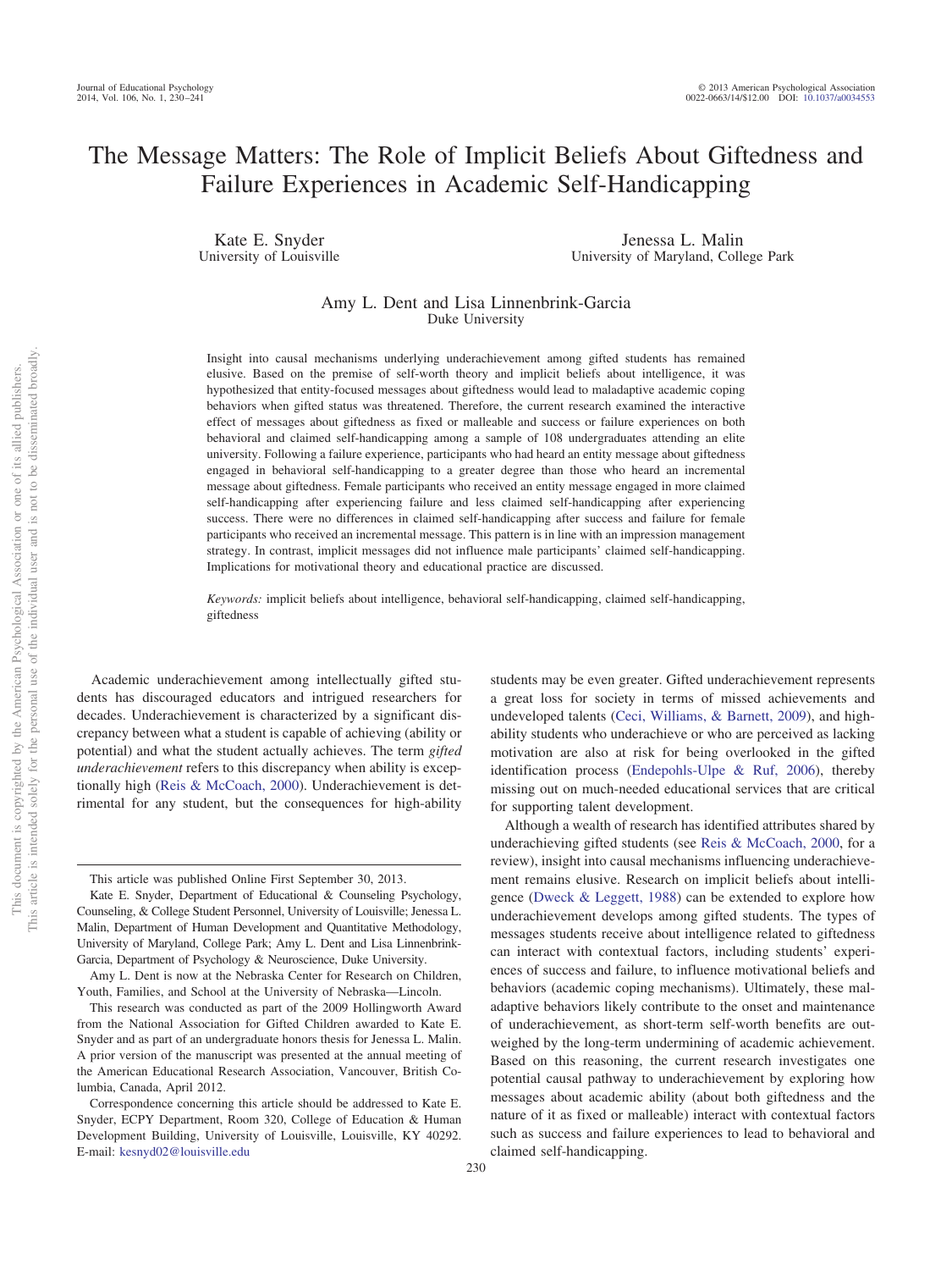## **Theoretical Background**

Prior research has suggested that underachieving gifted students are bored or unmotivated (e.g., [Ford, Alber, & Heward, 2005\)](#page-10-1). However, an alternative explanation provided by social-cognitive motivational theories is that students can be maladaptively motivated or motivated in a way that fosters beliefs or behaviors that undermine academic achievement. Two major theoretical perspectives in achievement motivation, self-worth theory of achievement motivation [\(Covington, 1992\)](#page-9-3) and implicit beliefs about intelligence [\(Dweck & Leggett, 1988\)](#page-9-2), guide and frame the current research. We begin by reviewing the self-worth theory of achievement motivation to provide a framework for understanding the mechanisms potentially leading to underachievement. Next, we address implicit theories about intelligence and self-handicapping in the context of self-worth theory. Finally, we discuss how the endorsement of a fixed belief about giftedness may provoke maladaptive achievement behaviors under certain conditions, such as when failure threatens both the gifted label and self-worth.

### **Self-Worth Theory of Achievement Motivation**

The self-worth theory of achievement motivation [\(Covington,](#page-9-3) [1992,](#page-9-3) [2009;](#page-9-4) [Covington & Beery, 1976\)](#page-9-5) proposes that individuals are motivated to maintain and protect a sense of self-worth. Thus, underachievement may not necessarily be connected to a lack of motivation but rather to being overly motivated to protect selfworth by avoiding failure. Self-worth theory emphasizes both internal and external perceptions as important factors influencing achievement behavior [\(Covington, 1984,](#page-9-6) [1992\)](#page-9-3). For example, being perceived as incompetent can threaten an individual's selfworth. Therefore, some individuals avoid ability-salient situations as a way to protect their self-worth. Messages about ability are also important in self-worth theory, making this theory particularly relevant for outlining one potential pathway in gifted underachievement. In other words, the messages that highability students receive about being gifted may lead them to believe that continued academic success is necessary to maintain the gifted label but may also convey that effort plays no role in giftedness. That is, if one tries and fails, identity as gifted can be lost. Therefore, gifted students may be susceptible to maladaptive motivational behaviors potentially engendered by self-worth protection.

#### **Implicit Beliefs About Intelligence**

Implicit beliefs about intelligence refer to the manner in which individuals conceptualize the nature of ability either as fixed and unchangeable (*entity view*) or as malleable and able to be improved with effort (*incremental view*; [Dweck & Leggett, 1988;](#page-9-2) [Yeager &](#page-11-0) [Dweck, 2012\)](#page-11-0). These implicit beliefs predict important outcomes, such as attributional patterns [\(Hong, Chiu, Dweck, Lin, & Wan,](#page-10-2) [1999;](#page-10-2) [Robins & Pals, 2002\)](#page-11-1) and achievement in the face of a challenging academic transition [\(Blackwell, Trzesniewski, &](#page-9-7) [Dweck, 2007\)](#page-9-7). Incremental theorists do not necessarily believe that failure is indicative of low ability but rather believe that increased effort can result in improved performance. In contrast, entity theorists discount the role of effort in achievement and attribute failure primarily to a lack of ability [\(Dweck & Leggett,](#page-9-2)

[1988;](#page-9-2) [Yeager & Dweck, 2012\)](#page-11-0). Consequently, an entity theorist will avoid a challenging task that carries a high risk of failure [\(Nicholls, 1990\)](#page-10-3). Any effort exerted on a task, irrespective of success, may instigate reservations about ability level [\(Hong et al.,](#page-10-2) [1999\)](#page-10-2). If a gifted individual endorses an entity belief and consequently does not exert effort on difficult tasks, the potential for underachievement through self-sabotage may rise with any incidence of challenge.

Implicit beliefs about intelligence may be particularly relevant in high-ability populations. Gifted students may be more exposed to ability-focused praise and messages [\(Dweck, 2002\)](#page-9-8), which can lead to entity beliefs [\(Kamins & Dweck, 1999\)](#page-10-4). Therefore, gifted students may be particularly at risk for the maladaptive behaviors associated with holding an entity theory of ability and giftedness, as certain messages about giftedness may lead students to believe that success is synonymous with giftedness and failure with a lack of giftedness. High-ability students who hold such an entity perspective may view failure as a direct reflection of low intellectual capacity [\(Thompson & Richardson, 2001\)](#page-11-2) or as something that may negate gifted status. Research with typical students suggests that entity beliefs are also associated with general avoidance behaviors such as academic procrastination [\(Howell & Buro,](#page-10-5) [2009\)](#page-10-5), behavioral disengagement and lower levels of active coping behavior in the face of exams [\(Doron, Stephan, Boiché, & Le](#page-9-9) [Scanff, 2009\)](#page-9-9), and decreased effort and persistence in the face of challenge [\(Cury, Da Fonseca, Zahn, & Elliot, 2008\)](#page-9-10). In contrast to these avoidance-related findings, incremental beliefs about ability are positively associated with self-reported preference for challenging academic opportunities among adolescents identified as gifted [\(Feldhusen & Dai, 1997\)](#page-10-6).

#### **Self-Handicapping**

Threats to self-worth can lead individuals to engage in self-worth protection through the use of various coping mechanisms, including *self-handicapping* [\(Covington, 1992\)](#page-9-3). By self-handicapping, an individual intentionally creates an obstacle or sabotage to provide an a priori excuse for potential failure so that failure can be attributed to the handicap rather than to low ability [\(Berglas & Jones, 1978;](#page-9-11) [Rhode](#page-10-7)[walt, 1994\)](#page-10-7). With this a priori excuse, self-worth is protected. By externalizing failure, self-handicapping can relieve personal responsibility for poor performance, and the individual can maintain a perception of high ability [\(McCrea & Hirt, 2001\)](#page-10-8). In contrast, occurrences of success after self-handicapping create the perception that extraordinary challenges have been overcome [\(Smith, Hardy, & Ar](#page-11-3)[kin, 2009\)](#page-11-3). As a result, the individual can maintain or bolster feelings of self-worth and self-perceptions of ability.

However, short-term self-worth benefits gained from selfhandicapping are greatly overshadowed by later consequences, including increased focus on avoiding appearing incompetent and a continued cycle of self-handicapping and declining achievement [\(Elliot & Church, 2003;](#page-9-12) [Midgley & Urdan, 2001\)](#page-10-9). Controlling for academic ability, students high in trait self-handicapping earn lower grades than those low in trait self-handicapping and suffer declines in self-worth over time [\(Zuckerman, Kieffer, & Knee,](#page-11-4) [1998\)](#page-11-4). Additionally, because self-handicapping is not viewed favorably by outside observers [\(Cox & Giuliano, 1999;](#page-9-13) [Covington &](#page-9-14) [Omelich, 1979;](#page-9-14) [Rhodewalt, Sanbonmatsu, Tschanz, & Feick,](#page-11-5) [1995\)](#page-11-5), repeated usage of this coping strategy could evoke a neg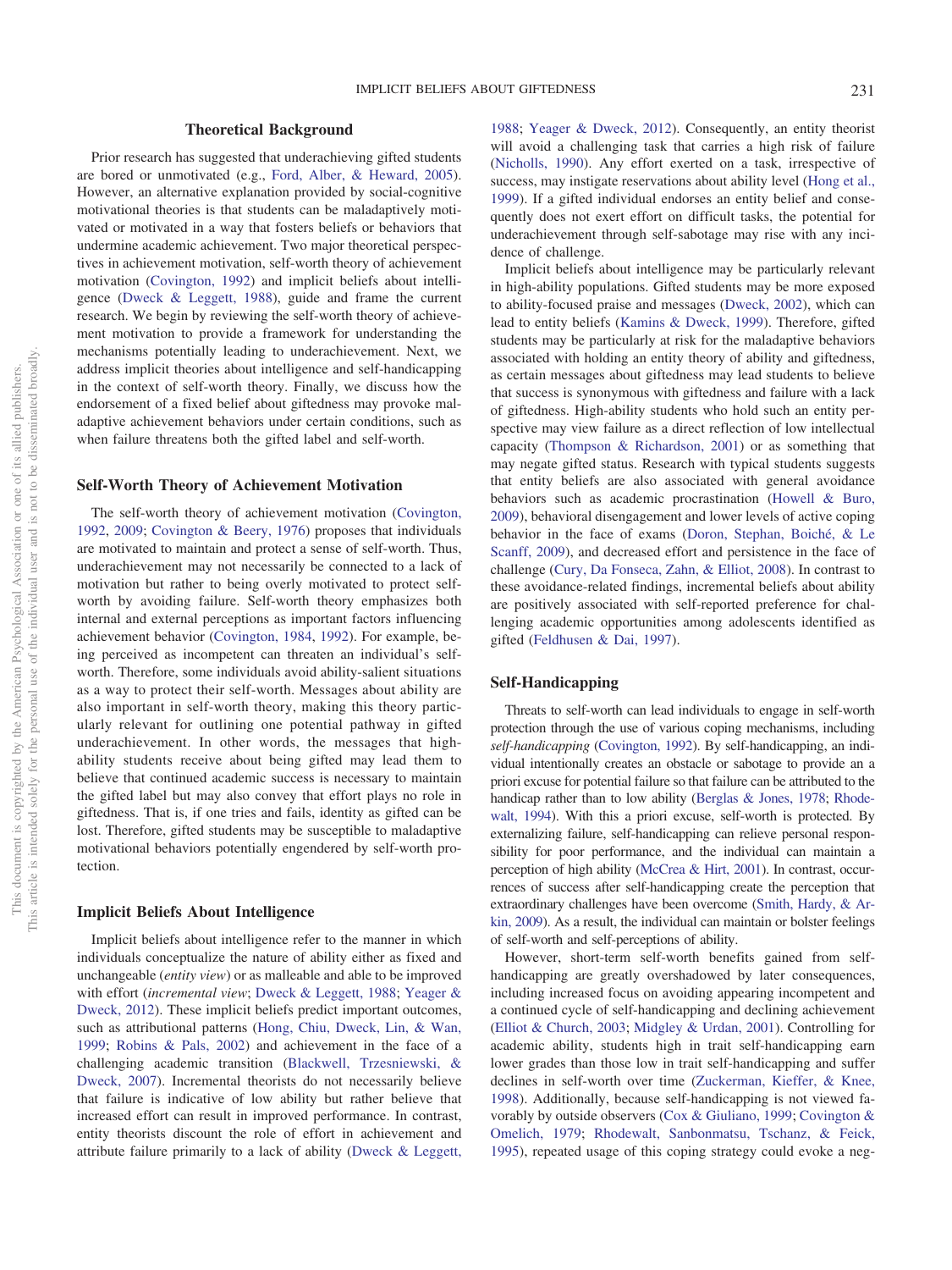ative dynamic between the student and that student's parents and teachers. In summary, engaging in self-handicapping can be quite detrimental for academic achievement.

Two forms of self-handicapping have been identified: behavioral and claimed self-handicapping [\(Hirt, Deppe, & Gordon, 1991;](#page-10-10) [Leary & Shepperd, 1986\)](#page-10-11). *Claimed self-handicapping* occurs when an individual provides, whether truthfully or not, excuses for poor performance. In this instance, a student will claim extenuating circumstances that are likely to interfere with success. For example, an individual who is engaging in claimed self-handicapping may study for an exam but remark to her peers that she hardly studied at all. In contrast, *behavioral self-handicapping* occurs when an individual actively creates an obstacle or engages in a behavior to impede performance [\(Berglas & Jones, 1978;](#page-9-11) [Coving](#page-9-3)[ton, 1992;](#page-9-3) [Jones & Berglas, 1978\)](#page-10-12). Unlike claimed selfhandicapping, behavioral self-handicapping creates an actual impediment that typically directly undermines task performance [\(Leary & Shepperd, 1986\)](#page-10-11). For example, a student who behaviorally self-handicaps may choose not to study before a test or will choose a debilitating environment in which to take the test. Therefore, behavioral self-handicapping is of particular concern because it makes failure more likely to occur [\(Elliot & Church, 2003;](#page-9-12) [McCrea, Hirt, & Milner, 2008\)](#page-10-13). Claimed self-handicapping can undermine achievement indirectly by leading individuals to habitually externalize responsibility for academic performance, thereby missing out on the opportunity to internalize the benefits of academic success [\(Murray & Warden, 1992\)](#page-10-14). The two forms of self-handicapping are also proposed to differ in regard to selfworth protection. Claimed self-handicaps protect against external judgments of ability, whereas behavioral self-handicaps protect against both external and internal judgments of ability [\(Hirt et al.,](#page-10-10) [1991;](#page-10-10) [McCrea & Hirt, 2001\)](#page-10-8).

Self-handicapping is grounded in attribution theory, whereby the certainty with which a cause can be attributed to an effect is dependent on the number of alternative possible causes [\(Weiner,](#page-11-6) [1974\)](#page-11-6). For example, if a student performs poorly on an exam, it is possible that the student's parents, peers, or teachers will attribute the academic performance to low intellectual ability. This is particularly true if the student studied for the exam because it removes lack of effort as an explanation for poor performance. Individuals create self-handicaps when they feel they cannot meet expectations for future performance. These preevaluative attributions are most likely to occur in situations of causal uncertainty, in which individuals are unable to ascertain the cause of a past event [\(Thompson](#page-11-7) [& Hepburn, 2003;](#page-11-7) [Thompson & Richardson, 2001\)](#page-11-2). Noncontingent evaluative feedback is one type of a causally uncertain situation, as individuals cannot discern the factors that led to past performance and thus feel unable to replicate success in the future. Noncontingent success feedback, as compared to contingent success feedback, leads to increased behavioral self-handicapping [\(Berglas & Jones, 1978;](#page-9-11) [Hobden & Pliner, 1995\)](#page-10-15) and claimed self-handicapping [\(Thompson, 2004\)](#page-11-8).

The issue of noncontingent feedback and causal uncertainty may be especially relevant for gifted students, who are often insufficiently challenged academically [\(Baum, Renzulli, & Hëbert, 1995;](#page-9-15) [Chan, 2003;](#page-9-16) [Gallagher, Harradine, & Coleman, 1997\)](#page-10-16). These students may be unclear as to how effort relates to academic success. Indeed, some prior research suggests that gifted students are more likely to attribute their high academic achievement to ability rather than to effort [\(Siegle & Reis, 1998;](#page-11-9) [Siegle, DaVia Rubenstein,](#page-11-10) [Pollard, & Romey, 2010\)](#page-11-10). When failure experiences inevitably occur, often after years deprived of academic challenge [\(Balduf,](#page-9-17) [2009;](#page-9-17) [Dweck, 2002\)](#page-9-8), these students may feel unable to replicate prior success, never having fully developed a connection between effort and achievement, and self-handicapping behaviors may emerge as a coping response.

Given the attributional foundations of self-handicapping, implicit beliefs about intelligence have been identified as a potential predictor of self-handicapping, and this proposed relation has received support from correlational research. High trait selfhandicapping students are more likely to endorse entity views of ability than low trait self-handicapping students [\(Rhodewalt,](#page-10-7) [1994\)](#page-10-7), and self-reported entity beliefs positively relate to selfreported behavioral self-handicapping among middle school students [\(Shih, 2011\)](#page-11-11) and young adults [\(Ommundsen, Haugen, &](#page-10-17) [Lund, 2005\)](#page-10-17). Although recent experimental work has found that this relation is moderated by other motivational beliefs, such that incremental beliefs do not buffer against behavioral selfhandicapping when contingency of self-worth on academics is high [\(Niiya, Brook, & Crocker, 2010\)](#page-10-18), this research did not measure implicit beliefs as they pertain to messages about giftedness, nor was claimed self-handicapping included as an outcome of interest. Therefore, although there is some mixed evidence for the link between implicit beliefs and self-handicapping, there is still a need for research aimed at understanding the causal mechanisms involved in behavioral and claimed self-handicapping usage among gifted students.

Finally, gender has also been found to correlate with selfhandicapping. Some prior research has suggested that females are more likely to engage in claimed self-handicapping [\(Warner &](#page-11-12) [Moore, 2004\)](#page-11-12), but this effect is not consistently found [\(Feick &](#page-10-19) [Rhodewalt, 1997\)](#page-10-19). In contrast, a robust body of research has found that males are more likely than females to engage in behavioral self-handicapping [\(Berglas & Jones, 1978;](#page-9-11) [Dietrich, 1995;](#page-9-18) [Harris](#page-10-20) [& Snyder, 1986;](#page-10-20) [Kimble & Hirt, 2005;](#page-10-21) [McCrea, Hirt, & Milner,](#page-10-13) [2008;](#page-10-13) [Rhodewalt & Davison, 1986\)](#page-10-22). If self-handicapping plays a role in underachievement, this may help to explain why males are also overrepresented among underachieving gifted students [\(Col](#page-9-19)[angelo, Kerr, Christensen, & Maxey, 1993;](#page-9-19) [McCoach & Siegle,](#page-10-23) [2003\)](#page-10-23). Gender differences in behavioral self-handicapping may result from effort valuation. That is, females may be unwilling to forgo effort in order to behaviorally self-handicap because they report highly valuing effort [\(Hirt & McCrea, 2009;](#page-10-24) [McCrea, Hirt,](#page-10-25) [Hendrix, Milner, & Steele, 2008;](#page-10-25) [McCrea, Hirt, & Milner, 2008\)](#page-10-13).

#### **Current Study**

Prior correlational research and theory support the proposed link between implicit beliefs about intelligence and self-handicapping. Self-worth protection is hypothesized to underlie underachievement in general [\(Covington, 1992\)](#page-9-3), and this idea may be extended to specifically consider one potential pathway in gifted underachievement: Entity-focused messages about giftedness lead the student to believe that giftedness consists of continued academic success without having to exert much effort. Confrontation with academic challenge can then evoke the use of maladaptive coping mechanisms such as self-handicapping if ability is perceived to be threatened. Thus, self-handicapping may be used to protect both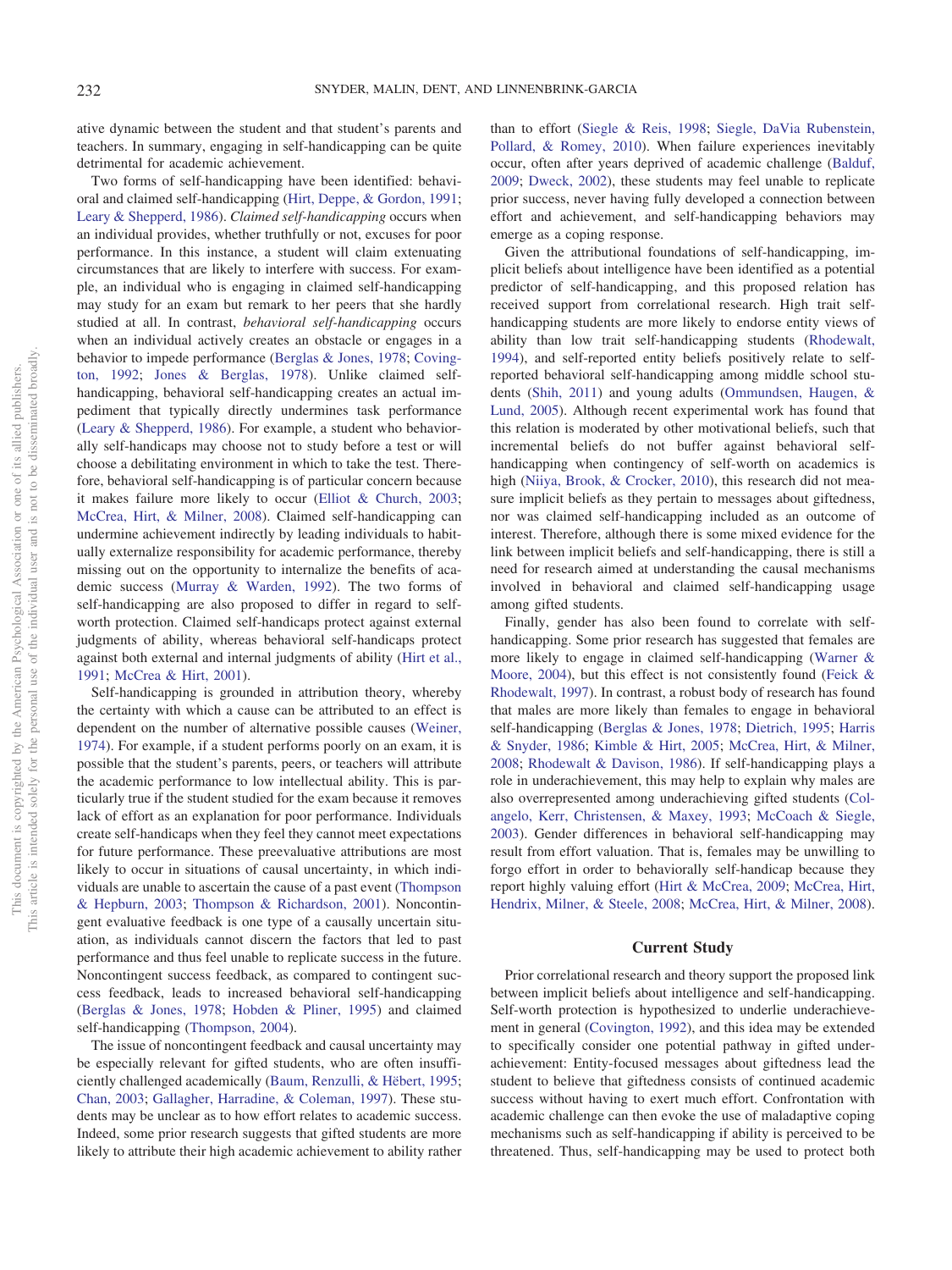the gifted label and self-worth, but it may ultimately undermine achievement over time.

The argument for a self-worth pathway to underachievement seems quite probable given prior research. Severity of underachievement is linked to self-reported fear of failure [\(Preckel,](#page-10-26) [Holling, & Vock, 2006\)](#page-10-26), and fear of failure predicts self-handicapping usage [\(Elliot & Church, 2003\)](#page-9-12). Finally, gender is a strong predictor of both behavioral self-handicapping (e.g., [Ber](#page-9-11)[glas & Jones, 1978\)](#page-9-11) and academic underachievement (e.g., [Mc-](#page-10-23)[Coach & Siegle, 2003\)](#page-10-23). Accordingly, the current study employed an experimental approach to examine differences in selfhandicapping as a function of entity and incremental beliefs about the nature of giftedness, taking into account potential gender differences.

In considering these processes, it is important to consider the implications of how self-handicapping is measured. A closer examination of the various methods employed to measure behavioral self-handicapping reveals different assumptions about the underlying motives behind the behavior. For effort withdrawal measures (e.g., [Lovejoy & Durik, 2010;](#page-10-27) [McCrea & Hirt, 2001;](#page-10-8) [Rhodewalt &](#page-10-28) [Fairfield, 1991;](#page-10-28) [Tice, 1991\)](#page-11-13), behavioral self-handicapping is operationalized as choosing not to practice or to practice very little before a task. However, effort withdrawal can be motivated by a number of factors. For example, an individual may choose to prepare less because the task is perceived as boring or not valuable. This scenario may be particularly relevant for gifted students, who may be more likely to encounter insufficient academic challenge [\(Baum et al., 1995;](#page-9-15) [Chan, 2003;](#page-9-16) [Gallagher et al., 1997\)](#page-10-16). Thus, a measure of behavioral self-handicapping that more directly captures a self-sabotaging intent may be more appropriate, such as making the choice to take a performance-debilitating drug [\(Berglas](#page-9-11) [& Jones, 1978\)](#page-9-11), listening to distracting music [\(DeWall, Baumeis](#page-9-20)[ter, & Vohs, 2008;](#page-9-20) [Rhodewalt & Davison, 1986\)](#page-10-22), or selecting unattainable goals [\(Greenberg, 1985\)](#page-10-29). However, these measures do not account for differences in *degree* of behavioral selfhandicapping, as they are not measured on a continuous scale. In the current study, we employed a new measure of behavioral self-handicapping that captures the sabotaging nature of the phenomenon along a continuous scale.

In the current study, we investigated the interactive effect of messages about giftedness as fixed or malleable and success or failure experiences on both claimed and behavioral selfhandicapping. We drew from a high-ability population (students at an elite university) and then informed participants that they were gifted based on the background information they provided. The nature of the gifted message varied (as fixed or malleable) to highlight the unique role that certain messages about giftedness, not just ability, can have in contributing to academic self-sabotage. Given that entity beliefs trigger feelings of helplessness and decreased persistence when academic challenge is encountered (e.g., [Henderson & Dweck, 1990;](#page-10-30) [Robins & Pals, 2002\)](#page-11-1), experiencing failure should provoke the use of self-handicapping for participants who hear an entity message about giftedness. These participants would be most likely to attribute failure to a lack of giftedness if they tried and failed (e.g., [Covington, 1992\)](#page-9-3). Finally, we hypothesized that gender would moderate the effect of message and problem-solving experience on behavioral self-handicapping, with stronger effects among male participants, given prior research that males are more likely to behaviorally self-handicap (e.g.,

[McCrea, Hirt, & Milner, 2008\)](#page-10-13). We also explored gender as a moderator for claimed self-handicapping but did not make specific hypotheses given the lack of robust gender effects in prior research.

# **Method**

#### **Participants**

One hundred ten participants were recruited through the undergraduate psychology subject pool at a private, elite university in the United States. Two participants were dropped from the analyses due to expressing general suspicion of the deception utilized in the study, resulting in a final sample of 108 participants (55.6% male). A majority of the participants were first year students ( $n =$ 52, 48%;  $M_{\text{age}} = 19.12$  years,  $SD_{\text{age}} = 1.04$ ). The racial and ethnic make-up of the final sample was somewhat diverse: 57.4% Caucasian, 23.1% Asian, 12% African American, 2.8% Latino/a, 1% Native American, and 3.7% other.

Because our goal was to test for causal links between messages about giftedness and subsequent self-handicapping behavior, we utilized a sample of students who would see our gifted status manipulation as credible. Thus, we conducted the study at an elite, private university where students would find it plausible to be told that they were gifted. This institution has been ranked among the top 10 universities in the United States for 2 decades [\(U.S. News](#page-11-14) [& World Report, 2012\)](#page-11-14), and its admission standards are high, with acceptance rates below 15% in previous years [\(U.S. Department of](#page-11-15) [Education, Institute of Education Sciences, National Center for](#page-11-15) [Education Statistics, 2011\)](#page-11-15). Of the 108 participants in the final sample, 78 (72.2%) reported having been previously identified as gifted. Although prior gifted status was not a prerequisite for inclusion in the study, it further supports our claim that the gifted message was plausible for this sample. The overall pattern of results for the subsample of participants who reported having been previously identified as gifted was consistent with findings conducted with the entire sample, as we illustrate further in our description of the results. Therefore, our final sample for all analyses included both students who reported having been previously identified as gifted and those who did not.

#### **Procedure**

A 2 (implicit message: entity, incremental)  $\times$  2 (problemsolving experience: success, failure)  $\times$  2 (gender) design was employed. All participants were blocked by gender and randomly assigned to one of four experimental conditions: (a) entity-failure, (b) entity-success, (c) incremental-failure, and (d) incrementalsuccess. In order to provide the basis for the incremental and entity messages about giftedness, the experimenter first interviewed participants about their academic history and delivered feedback: "I took a look at your responses and matched them against our SAT/ACT and GPA ranges of past participants. This places you in our gifted range, so we're going to go ahead with the gifted version of the study."

Next, the experimenter delivered the implicit message manipulation. In the entity condition, participants were told the following:

A lot of research suggests that giftedness is strongly fixed through genetics. It's either something you have or you don't have. So as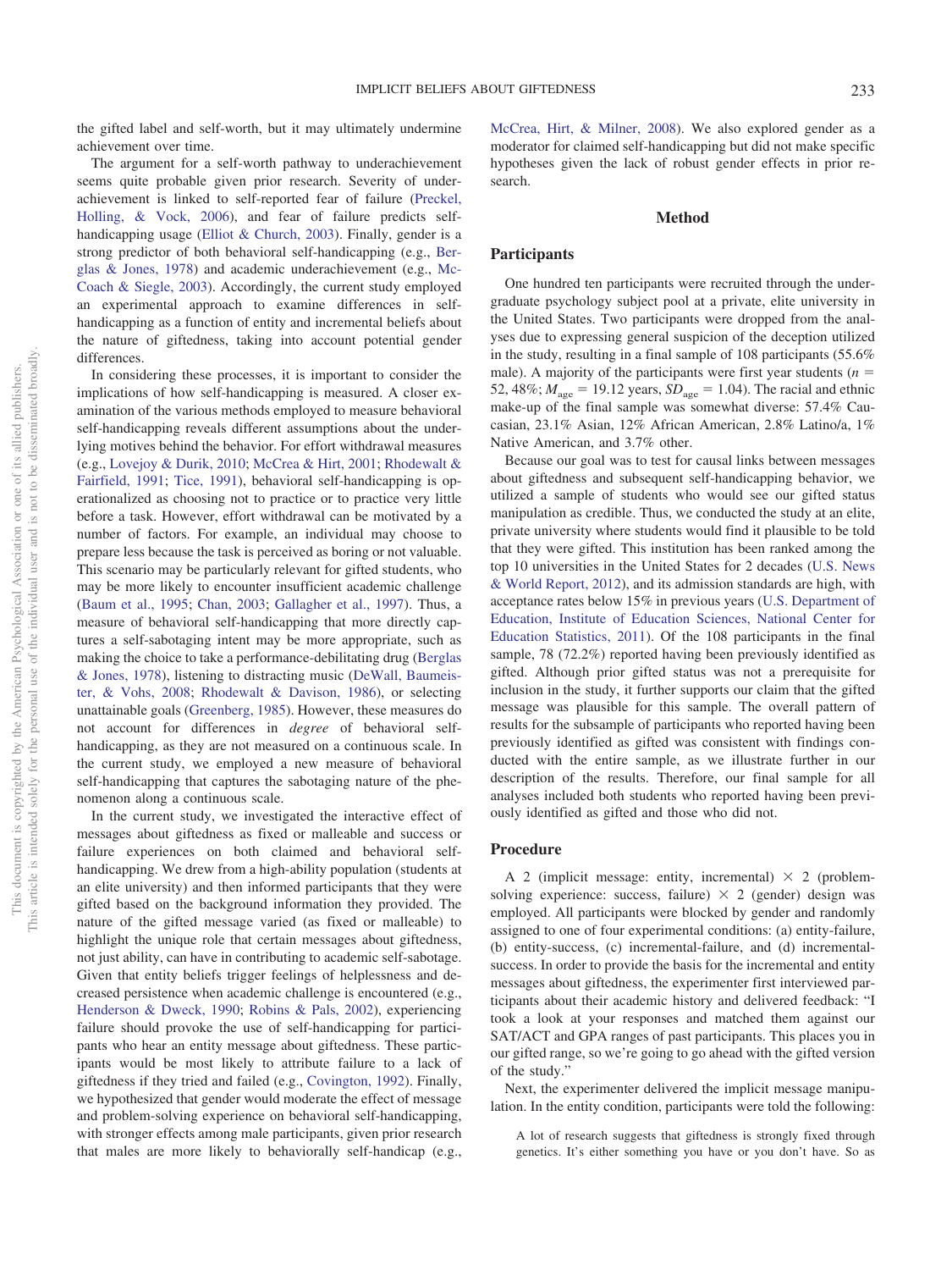expected, we've found in our own research that high ability, like what we've identified in you, results in fairly stable performance. It's the kind of thing that results in really consistent performance across our different study tasks.

In the incremental condition, participants were told the following:

We've found that achieving at such a high level, like you have, requires not just high ability but also hard work and persistence. Things like effort, really sticking it out during a difficult task—those things are really important so that you can continually improve even from your high skill level. We're actually pretty excited about these findings. It means that effort is still important, even for gifted students like you.

The experimenter then gave problem-solving sets and feedback for the problem-solving experience manipulation. Participants in the success condition were given solvable reasoning problems of moderate difficulty and provided with success feedback: "I can see you've done really well on these problems and you got [number correctly completed] correct. That's really great and right in line with the other participants we've had in the gifted study." Feedback was personalized to reference the actual number of correctly completed problems for each participant in order to ensure believability (number of problems solved correctly ranged from two to five out of five total problems; over 80% of participants answered four or five correctly;  $M_{\text{correct}} = 4.32$ ,  $SD_{\text{correct}} = 0.89$ ). Participants in the failure condition were given unsolvable reasoning problems and provided with failure feedback:

It looks like you had some trouble with these problems. You didn't get any correct . . . usually our gifted participants get at least three of these questions right. I don't really know if the gifted label actually applies now but let's just move on to the next gifted task.

Finally, participants were informed that they would complete a second task (pattern-completion) and were given the opportunity to self-handicap, as described below. All participants were thoroughly debriefed directly following study completion.

### **Dependent Variables**

Claimed self-handicapping was measured by providing participants with a list of 14 factors to claim as performance handicaps, including test anxiety, fatigue, illness, and so on (adapted from [Thompson & Richardson, 2001\)](#page-11-2), before administration of the second test. Participants were asked to indicate how likely each factor was to negatively impact their performance on the upcoming test. Each item was rated on a 5-point Likert scale  $(0 = not at all likely, 4 = very likely)$ . A total claimed handicapping score was calculated by summing the item responses ( $\alpha = .89$ ). Participants' scores ranged from 0 to 44 ( $M = 11.59$ ,  $SD = 10.03$ ).

Prior to completing the second task, participants were told that the researchers wanted to examine the effect of light brightness on reasoning problem task performance. The experimenter explained that bright light should help and lower light should hinder performance. Each participant was then allowed to choose the level of light for the task using a dimmer switch attached to a nearby desk lamp. Participants were told that all levels of light needed to be tested and could slide the dimmer switch up and down to change light levels on a continuous scale. Behavioral self-handicapping

was operationalized as choosing lower light on the dimmer (scored among half-point intervals from 0 [brightest] to 10 [darkest]), as the participant could use dim light as an a priori excuse for poor performance on the task. The brightest setting was deemed of reasonable brightness in pilot testing. Study participants completed this task in a windowless experimental room; therefore, the darkest setting was pitch blackness. Participants' choices for the light setting in the current study ranged from 0 to 7 ( $M = 2.34$ ,  $SD =$ 1.83).

As this was a new measure for assessing behavioral selfhandicapping, we conducted pilot testing for the light dimming task to help ensure that participants were able to understand the experimenter's explanations for the implications of bright and dim light. Ten pilot participants were given verbal instructions regarding the light task and were then asked to select a level of light and complete the set of reasoning problems. Afterward, the experimenter asked participants to explain in their own words what effects lower and brighter light were supposed to have on performance and to explain why they selected that particular level of light. Responses from all 10 pilot participants clearly indicated that they understood how low levels of light would harm performance and thus would provide an excuse for poor performance. No pilot participant indicated that his or her choice of light setting was random; rather, each participant was strategic in selecting a level of light. This validity evidence, though preliminary, lends support for the interpretation of dimmer light settings as reflecting behavioral self-handicapping (intentionally reducing likelihood of success so as to provide an a priori excuse for failure). Relatedly, scores on the behavioral self-handicapping measure were moderately and positively correlated with claimed self-handicapping scores for the full experimental sample ( $r = .42$ ,  $p < .001$ ), providing evidence of convergent validity for the new measure.

#### **Manipulation Checks for Experimental Manipulations**

Two manipulation check questions were included at the completion of the study. The question for implicit message read, "Which of the following best characterizes gifted as described by the experimenter?" ("can be improved through effort" or "mainly stable and unchangeable"). The question regarding the gifted manipulation read, "Which version of the study did you complete?" ("gifted version," "average version," or "below-average version"). All 108 participants responded correctly to both manipulation check items.

#### **Results**

We conducted two analyses of variance, with behavioral and claimed self-handicapping as the dependent variables. Independent variables in both analyses included the implicit message participants received about giftedness (implicit message), whether they experienced problem-solving success or failure (problem-solving experience), and their gender. All possible two- and three-way interactions were tested alongside the main effects of these independent variables.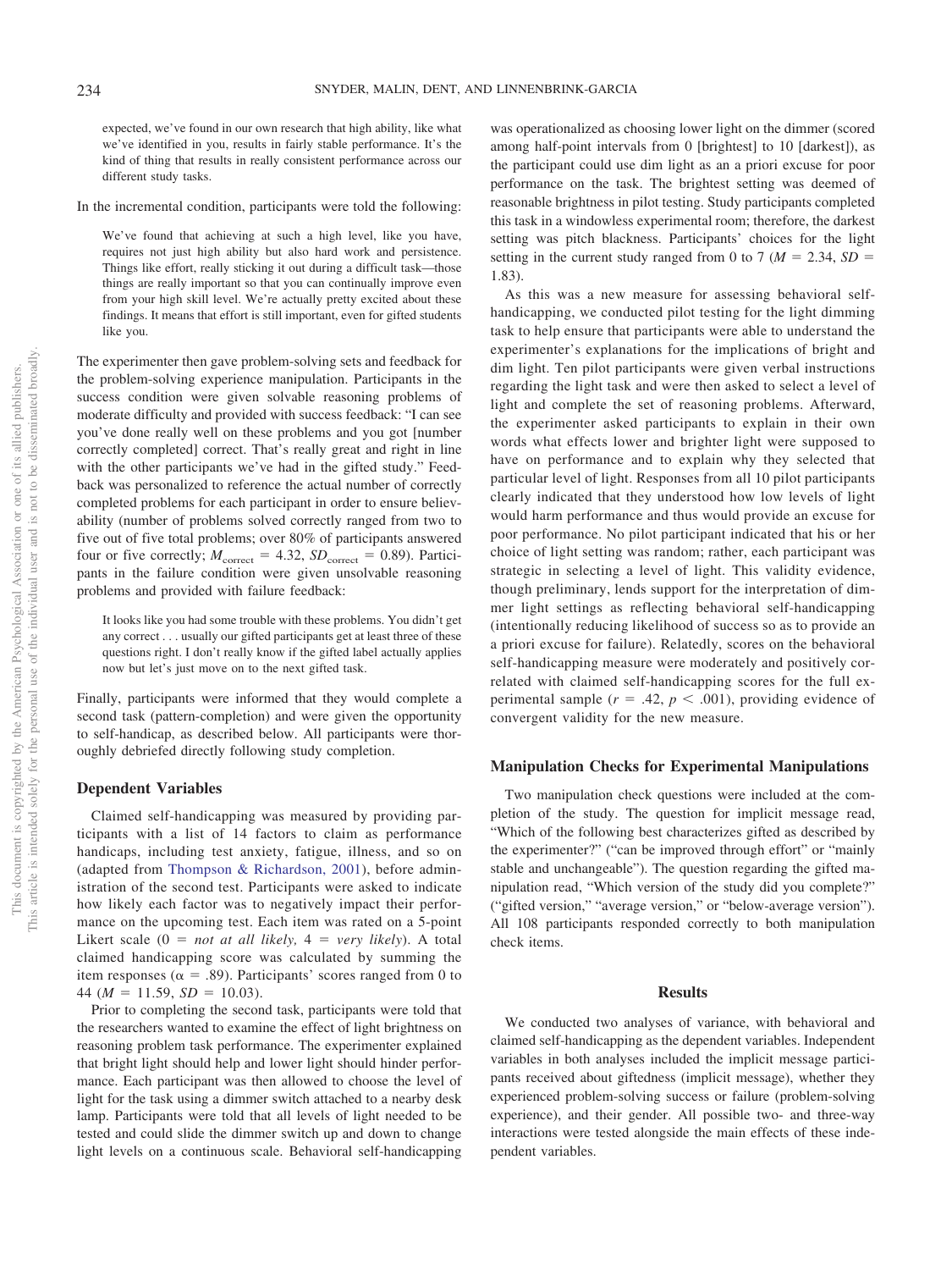### **Behavioral Self-Handicapping1**

For behavioral self-handicapping, there was a statistically significant main effect for problem-solving experience, *F*(1, 100) 102.97,  $p < .01$ ,  $d = 1.96$ . However, we do not interpret this main effect further, as it was qualified by an Implicit Message  $\times$ Problem-Solving Experience interaction,  $F(1, 100) = 3.92$ ,  $p =$ .05,  $\eta^2$  = .024. Although this interaction was right at, rather than below, the traditional level of statistical significance, we decided to probe the interaction further to determine if the simple effects within the interaction were statistically significant for students within each problem-solving condition (success and failure). Given the dramatically different patterns involving implicit message for students experiencing problem-solving success or failure (see [Figure 1\)](#page-6-0), declining to interpret the interaction could be potentially misleading, as it would lead one to focus solely on the main effects that do not apply to all participants in the same way. In the failure condition, there was a statistically significant effect of implicit message,  $F(1, 100) = 4.65$ ,  $p = .03$ ,  $d = 0.51$ . After experiencing failure, students who received an entity message about giftedness engaged in more behavioral self-handicapping  $(M = 4.00, SD = 1.58)$  than did students who received an incremental message ( $M = 3.24$ ,  $SD = 1.41$ ). This medium effect size can be further interpreted to suggest that for participants in the failure condition, those who received entity messages about giftedness engaged in half a standardized difference more behavioral self-handicapping than participants receiving an incremental message. In the success condition, however, the effect of implicit message was not statistically significant,  $F(1, 100) = 0.41$ ,  $p =$ .53,  $d = 0.21$ . Thus, as hypothesized, an entity message about giftedness resulted in greater self-handicapping when failure occurred, and an incremental message about giftedness appeared to buffer the negative effects of failure on behavioral self-handicapping. These differences in the effect of implicit message as a function of success and failure provide further evidence of the importance of probing the interaction rather than interpreting the main effect of the success and failure condition.

There were no statistically significant main effects of gender,  $F(1, 100) = 1.22$ ,  $p = .27$ ,  $d = 0.18$ , or implicit message,  $F(1, 100) = 1.22$ ,  $p = .27$ ,  $d = 0.18$ , or implicit message,  $F(1, 100) = 1.22$  $100$ ) = 1.06,  $p = .31$ ,  $d = 0.10$ . Likewise, neither of the remaining two-way interactions were statistically significant: The effect of implicit messages about giftedness on behavioral selfhandicapping did not significantly differ for male and female students,  $F(1, 100) = 0.00$ ,  $p = .99$ ,  $\eta^2 = .00$ , nor did the effect of problem-solving experience,  $F(1, 100) = 0.27$ ,  $p = .60$ ,  $\eta^2 =$ .00. Finally, contrary to our hypothesis, the three-way interaction of Implicit Message  $\times$  Problem-Solving Experience  $\times$  Gender was not statistically significant for behavioral self-handicapping,  $F(1, 100) = 0.14, p = .71, \eta^2 = .00.$ 

# **Claimed Self-Handicapping2**

For claimed self-handicapping, the main effects of implicit message and gender were not statistically significant,  $F(1, 100) =$ 1.20,  $p = .28$ ,  $d = 0.23$ ;  $F(1, 100) = 0.32$ ,  $p = .58$ ,  $d = 0.07$ , respectively, nor were the two-way interactions for Implicit Message  $\times$  Problem-Solving Experience,  $F(1, 100) = 1.37$ ,  $p = .24$ ,  $\eta^2 = .01$ ; Implicit Message  $\times$  Gender,  $F(1, 100) = 0.00, p = .94$ ,  $\eta^2$  = .00; and Problem-Solving Experience  $\times$  Gender,  $F(1,$ 100) = 0.18,  $p = .68$ ,  $\eta^2 = .00$ . There was a statistically significant main effect of problem-solving experience,  $F(1, 100) =$ 32.08,  $p < .01$ ,  $d = 1.10$ . However, because this main effect was qualified by the hypothesized three-way interaction of Implicit Message  $\times$  Problem-Solving  $\times$  Gender,  $F(1, 100) = 3.29$ ,  $p =$ .07,  $\eta^2$  = .02, we do not discuss the main effect of problemsolving experience further. As in the prior section, this three-way interaction was marginally significant; however, a failure to probe this interaction would be potentially misleading due to the very different pattern of results observed for males and females (see [Figure 2\)](#page-6-1). To this end, we began by examining the pattern of effects separately for female and male participants, interpreting the statistically significant interactions and main effects within these separate analyses.

As seen in [Figure 2a,](#page-6-1) the two-way Implicit Message  $\times$  Problem-Solving Experience interaction was statistically significant for females,  $F(1, 44) = 5.15$ ,  $p = .03$ ,  $\eta^2 = .08$ , suggesting that the effect of the implicit message about giftedness that female students received varied as a function of their problem-solving experience. We further probed this two-way interaction for females to examine whether there were differences in implicit message based on problem-solving experience. For female students who experienced failure, the effect of implicit message was not statistically significant,  $F(1, 22) = 0.91$ ,  $p = .35$ ,  $d = 0.39$ . For female students who experienced success, the effect of implicit message was statistically significant and large,  $F(1, 22) = 5.95$ ,  $p = .02$ ,  $d = 0.99$ . Specifically, females who received an entity message about giftedness claimed significantly fewer handicaps ( $M = 4.17$ ,  $SD =$ 2.92) than females who received an incremental message about giftedness ( $M = 11.00$ ,  $SD = 9.25$ ). This interaction pattern for female participants with claimed self-handicapping differs from the self-worth protective pattern found for all participants (both male and female) with behavioral self-handicapping.

Viewing this Implicit Message  $\times$  Problem-Solving Experience interaction for females from an alternative perspective helps to clarify this pattern. Thus, we also examined whether the effect of

<sup>&</sup>lt;sup>1</sup> These findings for behavioral self-handicapping remained consistent when conducted with only participants who had reported being previously identified as gifted  $(n = 78)$ . A main effect of problem-solving experience,  $F(1, 70) = 59.29, p < .01, d = 1.82$ , was qualified by a marginally significant Problem-Solving Experience  $\times$  Implicit Message interaction,  $F(1, 70) = 3.24$ ,  $p = .08$ ,  $\eta^2 = .02$ . Probing this underpowered two-way interaction revealed a pattern of results that was consistent with the full sample, albeit less pronounced. As in the larger sample, the main effects of implicit message and gender were not statistically significant, nor were the Gender  $\times$  Problem-Solving Experience, Gender  $\times$  Implicit Message, and Gender  $\times$  Problem-Solving Experience  $\times$ 

The findings for claimed self-handicapping also remained consistent among the subsample of participants previously identified as gifted. The main effects of implicit message and gender were not statistically significant, nor were the two-way interactions for Implicit Message  $\times$  Problem-Solving Experience, Implicit Message  $\times$  Gender, and Problem-Solving Experience  $\times$  Gender. The statistically significant main effect of problemsolving experience,  $F(1, 70) = 19.20, p < .01, d = 0.97$ , was qualified by a three-way interaction of Implicit Message  $\times$  Problem-Solving  $\times$  Gender,  $F(1, 70) = 5.74$ ,  $p = .02$ ,  $\eta^2 = .03$ . As in the larger sample, the Problem-Solving Experience  $\times$  Implicit Message interaction for females in this subsample was still statistically significant,  $F(1, 29) = 8.46$ ,  $p < .01$ ,  $\eta^2$  = .18, and produced a similar pattern of results. For male participants in the subsample, the main effect of problem-solving experience remained statistically significant,  $F(1, 41) = 14.60$ ,  $p < .01$ ,  $d = 1.14$ , and the two-way Problem-Solving Experience  $\times$  Implicit Message interaction remained nonsignificant,  $F(1, 41) = 0.84$ ,  $p = .36$ ,  $\eta^2 = .01$ .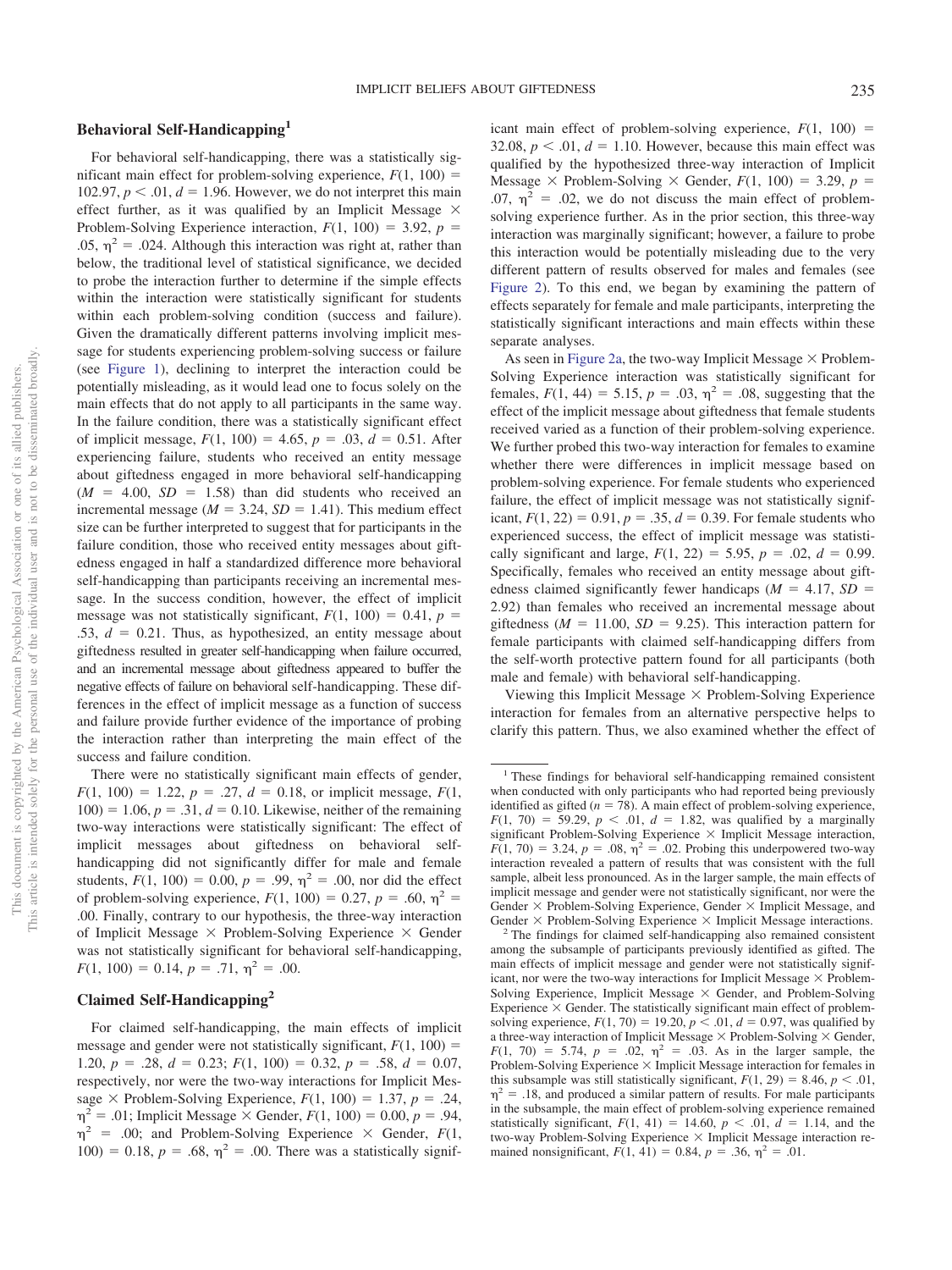

**Behavioral Self-Handicapping** 

<span id="page-6-0"></span>*Figure 1.* The significant interaction effect of implicit message about giftedness and problem-solving experience on behavioral self-handicapping. The error bars in Figure 1 represent standard errors.

problem-solving experience varied as a function of the implicit message about giftedness that female students received. For female students who received an entity message about giftedness, the effect of problem-solving experience was statistically significant and very large,  $F(1, 21) = 23.23$ ,  $p < .001$ ,  $d = 2.01$ . Specifically, female students who received an entity message engaged in claimed self-handicapping to a statistically significantly greater degree after experiencing failure  $(M = 18.18, SD = 9.62)$  than after success  $(M = 4.17, SD = 2.92)$ . However, when female students received an incremental message about giftedness, the effect of problem-solving experience was greatly reduced and not statistically significant,  $F(1, 23) = 1.31$ ,  $p = .26$ ,  $d = 0.46$ . For females, an entity message evokes an exaggerated response after both success and failure feedback, whereas an incremental message does not.

For male students, the Implicit Message  $\times$  Problem-Solving Experience interaction was not statistically significant,  $F(1, 56)$  = 0.20,  $p = .66$ ,  $\eta^2 = .00$ . However, there was a statistically significant main effect of problem-solving experience,  $F(1, 56)$  = 17.75,  $p < .01$ ,  $d = 1.11$ , such that males who experienced failure engaged in more claimed self-handicapping  $(M = 16.32, SD =$ 12.50) than those who experienced success  $(M = 5.90, SD =$ 4.05). Thus, the exaggerated response observed in female participants who heard an entity message was not seen among male participants.

#### **Discussion**

Findings from the current study are important not only for understanding causal mechanisms involved in the development of



<span id="page-6-1"></span>*Figure 2.* The significant interaction effect of gender, implicit message about giftedness, and problem-solving experience on claimed self-handicapping. A: Female. B: Male. The error bars represent standard errors.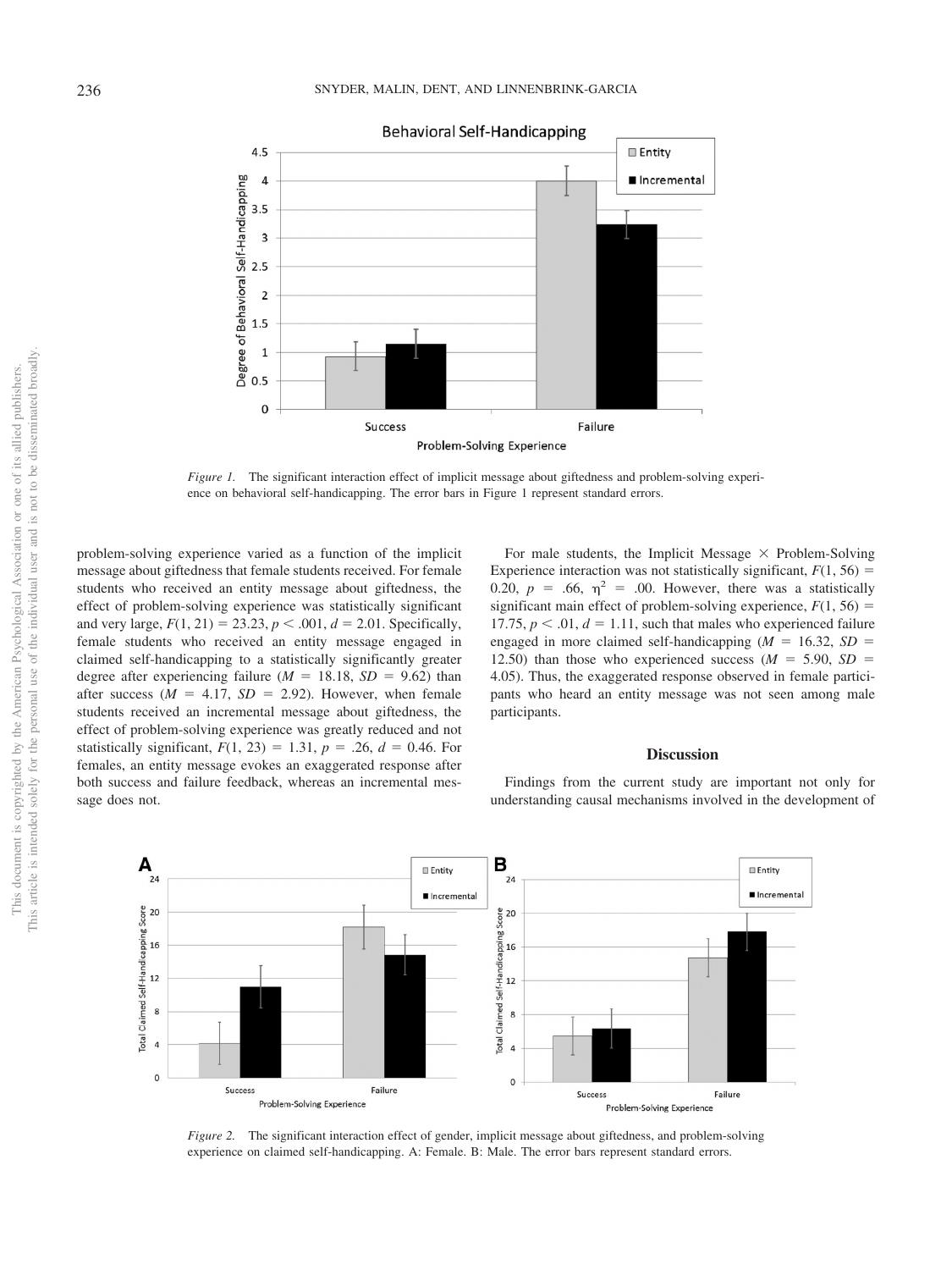gifted underachievement but also for informing broader motivational theory. We investigated the causal relations between messages about giftedness (implicit beliefs), success and failure experiences, and two forms of self-handicapping in the present research in order to better understand one potential pathway to underachievement for high-ability students. Several of the hypothesized relations were confirmed. For behavioral self-handicapping, the effect of implicit message about giftedness varied as a function of experiencing success or failure. Specifically, an entity-focused message about giftedness appears to elicit the use of behavioral self-handicapping among both males and females when failure threatens gifted status, likely due to self-worth concerns. Findings from claimed self-handicapping suggest that a different mechanism is at play. Here, the effect of experiencing success or failure varied as a function of implicit message about giftedness, but only for females. For female participants, receiving an entity message about giftedness resulted in increased claimed self-handicapping when failure occurred and greatly reduced claimed selfhandicapping when success occurred, but this exaggerated response was not seen for female participants who received an incremental message. For males, experiencing failure lead to greater claimed self-handicapping, but the degree of claimed selfhandicapping was not influenced by implicit message. Overall, the current research contributes to a growing body of evidence underlying the benefits of incremental beliefs (e.g., [Blackwell et al.,](#page-9-7) [2007;](#page-9-7) [Dweck, Chiu, & Hong, 1995;](#page-9-21) [Mueller & Dweck, 1998;](#page-10-31) [Robins & Pals, 2002\)](#page-11-1) and provides further insight into how implicit beliefs about intelligence relate to self-handicapping and more broadly to attempts to enhance or protect self-worth.

#### **Theoretical Implications**

A key premise of self-worth theory is that the use of coping mechanisms such as self-handicapping should occur when an individual perceives that exerting effort and failing would be indicative of a lack of ability [\(Covington, 1992\)](#page-9-3) or, in the context of the current study, of a lack of giftedness. This scenario is arguably most likely to occur for entity theorists who discount the role of effort in academics and attribute failure primarily to low ability [\(Dweck et al., 1995\)](#page-9-21). As [Yeager and Dweck \(2012,](#page-11-0) p. 304) succinctly stated, "The entity theory world . . . is a world of threats and defenses." Although correlational research has supported this hypothesized link between implicit beliefs and self-handicapping [\(Ommundsen et al., 2005;](#page-10-17) [Rhodewalt, 1994;](#page-10-7) [Shih, 2011\)](#page-11-11), exploration into causal mechanisms has remained limited. In the only other known experimental research in which the relation between implicit beliefs and self-handicapping was investigated, incremental beliefs resulted in reduced behavioral self-handicapping only when contingency of self-worth on academics was low [\(Niiya et](#page-10-18) [al., 2010\)](#page-10-18). In testing the causal pathways between implicit beliefs and both behavioral and claimed self-handicapping, the current research addresses an important gap in motivational theory.

Measuring both forms of self-handicapping allows for an examination of differential purposes behind each type of selfhandicapping strategy, an important goal in self-handicapping research (e.g., [Hirt et al., 1991;](#page-10-10) [Lovejoy & Durik, 2010;](#page-10-27) [McCrea](#page-10-8) [& Hirt, 2001\)](#page-10-8). The type of self-handicapping (behavioral or claimed) appears to be an important factor in understanding how implicit beliefs relate to academic coping mechanisms. Behavioral self-handicapping protects self-worth from both internal and external judgments, making it a viable strategy to protect self-worth and preserve one's conception of ability [\(Hirt et al., 1991;](#page-10-10) [Leary &](#page-10-11) [Shepperd, 1986;](#page-10-11) [McCrea & Hirt, 2001\)](#page-10-8). By engaging in behavioral self-handicapping, the individual not only prevents outsiders from finding out if he or she lacks ability (or is not gifted) but also fools him- or herself. One can still feel smart after behaviorally self-handicapping [\(McCrea & Hirt, 2001\)](#page-10-8). Because entity theorists view academic experiences as being diagnostic of ability [\(Dweck](#page-9-21) [et al., 1995;](#page-9-21) [Yeager & Dweck, 2012\)](#page-11-0), behavioral selfhandicapping represents an opportunity to shield the self and outsiders from potentially discovering that ability (or giftedness) is lacking. In doing so, the self is protected. Indeed, the assumption of ability as something fixed and diagnosable by failure underlies the notion of the double-edged sword of effort proposed in selfworth theory [\(Covington, 1992\)](#page-9-3).

In contrast with behavioral self-handicapping, engaging in claimed self-handicapping only prevents *observers* from diagnosing an individual's level of ability. Claimed self-handicapping has been tied more to external self-presentation or impression management concerns than to protection of self-worth and selfconceptions of ability [\(Hirt et al., 1991;](#page-10-10) [McCrea & Hirt, 2001\)](#page-10-8). Findings from the current study support this purpose behind claimed self-handicapping. Females who heard an entity message engaged in a great deal of claimed self-handicapping when failure occurred but engaged in drastically less claimed self-handicapping when success occurred. For females who heard an incremental message, reactions to success and failure did not result in statistically significant different degrees of claimed self-handicapping. This pattern of findings is consistent with the hypothesized *roller coaster effect* proposed by [Harackiewicz and Elliot \(1995\).](#page-10-32) In an entity worldview, successes are seen as more positive and failures as more threatening. This perception may have led females in this sample to minimize the role of external factors (engage in little claimed self-handicapping) when success occurred in order to reap the glory and to maximize the role of external factors when failure occurred (by engaging in greater claimed self-handicapping) so as to be protected from being implicated as not gifted.

These differential patterns support the maintenance of a theoretical and empirical distinction between claimed selfhandicapping and behavioral self-handicapping [\(Hirt et al., 1991;](#page-10-10) [Hirt & McCrea, 2009;](#page-10-24) [Leary & Shepperd, 1986\)](#page-10-11). These findings also illustrate multiple important consequences of an entity mindset: self-worth protection, maintenance of self-conception of ability, and impression management. Although behavioral and claimed self-handicapping should continue to be conceptualized and measured as distinct behaviors, future research would benefit from exploring how students may use them together to balance both self-worth and impression management concerns. Our findings also inform research on implicit beliefs. Entity beliefs have long been purported to relate to a focus on looking smart and avoiding appearing incompetent [\(Dweck & Leggett, 1988;](#page-9-2) [Yeager &](#page-11-0) [Dweck, 2012\)](#page-11-0). Although this relation has most often been studied in relation to achievement goal orientations [\(Cury, Elliot, Da](#page-9-22) [Fonseca, & Moller, 2006\)](#page-9-22), current findings suggest that the use of claimed self-handicapping may be another manner through which these processes occur. In other words, our clarification of the links between implicit theories and two forms of self-handicapping extend this prior research by detailing the behavioral ends of these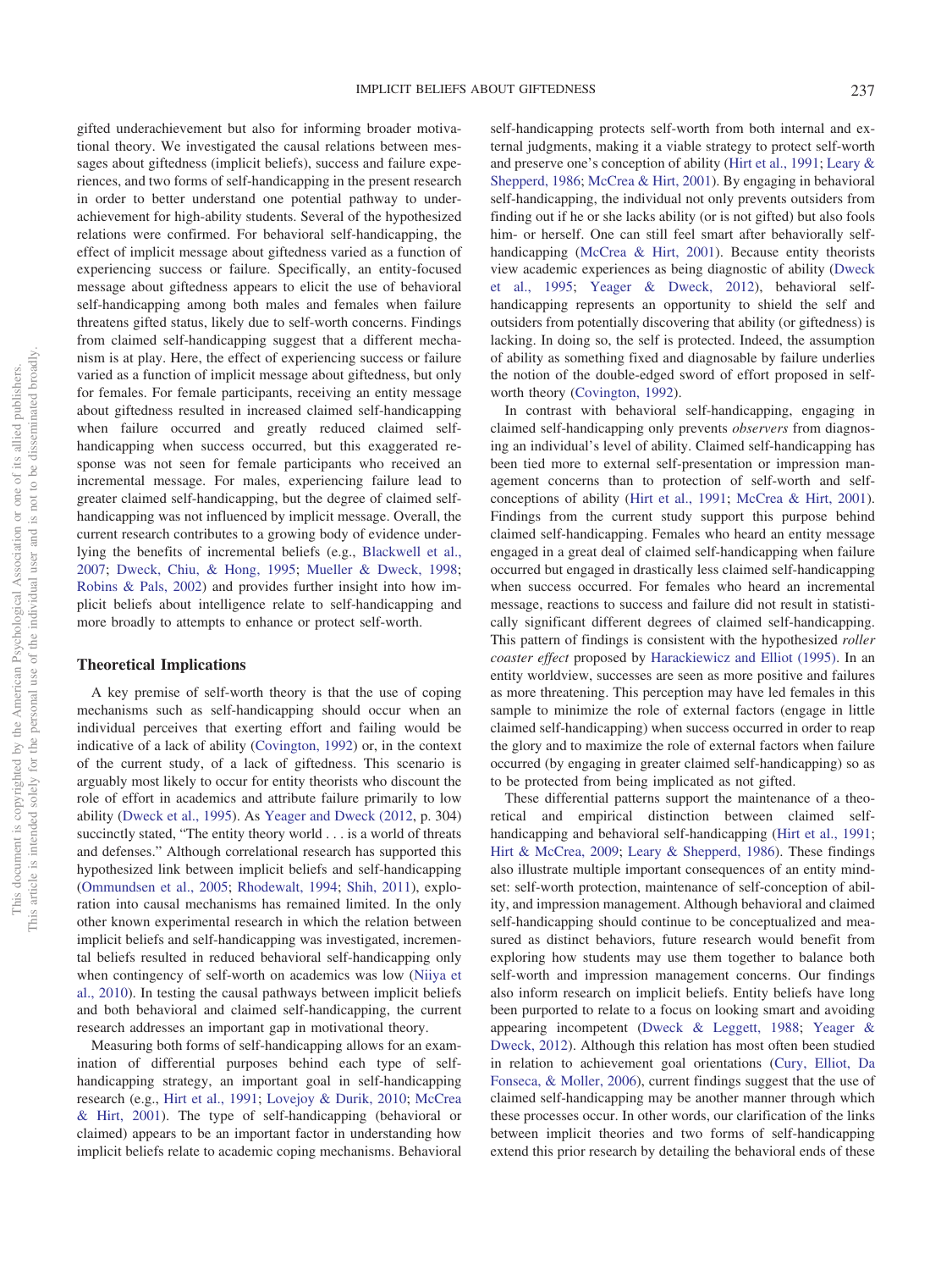motivational pathways and clarifying the two types of selfhandicapping as distinct outcomes of implicit beliefs.

Finally, the differential results by gender for claimed selfhandicapping are relevant for broader motivational theory. Although males have been found to be more likely to behaviorally self-handicap than females (e.g., [Berglas & Jones, 1978;](#page-9-11) [McCrea,](#page-10-13) [Hirt, & Milner, 2008\)](#page-10-13), we did not find this effect. The lack of gender difference may be due to the continuous nature of our behavioral self-handicapping measure. In other words, females could choose to behaviorally self-handicap to a small degree (just enough) without having to make a dichotomous choice that could be clearly interpreted as pure self-sabotage. Having degrees of behavioral self-handicapping available may allow females to balance effort valuation (e.g., [Hirt & McCrea, 2009\)](#page-10-24) with wanting to provide an a priori excuse for failure to protect self-worth. It is also interesting that the exaggerated use of claimed self-handicapping after hearing an entity message about giftedness, but not after an incremental message, was observed only for female participants. For male students, it does not appear that implicit beliefs evoke the roller coaster effect or impression management strategies with respect to claimed self-handicapping. In general, claimed selfhandicapping is a useful way both to protect an image of ability in case of impending failure [\(Lovejoy & Durik, 2010\)](#page-10-27) and to heighten an appearance of competence after success [\(Feick & Rhodewalt,](#page-10-19) [1997\)](#page-10-19). However, it is possible that women are more likely than men to perceive the nuanced benefits of utilizing claimed selfhandicapping depending on how ability or giftedness is framed (as fixed or malleable), whereas men may only see claimed selfhandicapping as useful to salvage an impression of competence after failure, regardless of implicit message. Indeed, women seem to prefer more subtle coping strategies such as claimed selfhandicapping [\(Hirt & McCrea, 2009\)](#page-10-24), making it possible that they may be more attuned to the benefits of claimed self-handicapping in various contexts.

### **Implications for Gifted Underachievement**

Findings from the current study extend prior research on underachievement among gifted students by going beyond correlates to examine potential causal antecedents. The current research is an important first step in understanding the broad, long-term relations between real-world messages about giftedness and selfhandicapping behaviors. Importantly, just as there is no single path to achievement (e.g., [Linnenbrink & Pintrich, 2000;](#page-10-33) [Pintrich,](#page-10-34) [2000\)](#page-10-34), multiple pathways also likely exist in underachievement. In other words, difficulties with self-worth or the usage of selfhandicapping strategies may be one potential way through which underachievement occurs but likely not the only way.

Repeated usage of self-handicapping behaviors can result in a negative cycle of declining achievement, worries about self-worth, and repeated self-handicapping [\(Urdan & Midgley, 2001;](#page-11-16) [Zucker](#page-11-4)[man et al., 1998\)](#page-11-4). However, self-handicapping is associated with some short-term benefits, such as relieving worries about failure and allowing for enhanced intrinsic motivation [\(Deppe & Harack](#page-9-23)[iewicz, 1996\)](#page-9-23) or even maintaining a happy mood [\(Alter & Forgas,](#page-9-24) [2007\)](#page-9-24). It is possible that some high-ability students may be able to balance the drawbacks of self-handicapping against the benefits, perhaps by self-handicapping just enough to protect self-worth and maintain the gifted label but not to a degree that draws too much

unwanted attention from parents and teachers. Academic challenge is also subjective, and gifted students may be able to select academic courses or tasks that appear challenging to outsiders but are sufficiently easy to ensure academic success. However, it is upon experiencing failure that expectancies for future success decline among those who endorse entity beliefs [\(Dweck &](#page-9-2) [Leggett, 1988\)](#page-9-2). Gifted students may be able to avoid truly challenging academic contexts for long periods of time, but when failure eventually arises, underachievement could emerge through the use of self-handicapping behaviors. Thus, this balancing act could ultimately result in much greater underachievement.

This study is the first to provide preliminary evidence for the causal relation between messages about giftedness and selfsabotaging behavior that may ultimately undermine achievement. Testing these processes with college students in a short-term laboratory setting, rather than in the classroom context, limits our ability to generalize from these findings. However, the current study is an important first step toward beginning to understand the complex, long-term relations between messages about giftedness and coping behaviors in more naturalistic educational settings. Future research should aim to understand how different messages about giftedness, particularly those conveyed when a student is first identified as gifted, influence both students' conceptions of themselves as gifted and various coping behaviors. For example, do these coping behaviors emerge only in situations of explicit failure as measured in the current study (e.g., failing an exam), or do they also emerge in more subjective contexts such as transitioning from being the smartest student in high school to one of many smart students in college? Additionally, researchers may want to consider whether the use of varying methods for identifying students as gifted factors into students' implicit beliefs about the nature of giftedness, especially as there is not one universally accepted approach [\(Stephens, 2011\)](#page-11-17). A further avenue for future research is the exploration of the dynamic relations between subsequent self-handicapping behavior and self-perceptions and how these interactions contribute to academic underachievement. Naturalistic experimental or quasi-experimental designs with gifted students could be a powerful tool in continuing this research to understand these causal processes at different ages.

#### **Educational Implications**

Overall, findings from the current study support a growing body of literature that emphasizes the need to be mindful about the motivational messages conveyed to students regarding the role of effort and ability in attaining academic achievement, both for students in general and specifically for gifted or high-ability students. Although a gifted label has been equated with intelligence praise [\(Mueller & Dweck, 1998\)](#page-10-31) and with a stable attribute [\(Thompson, 1997\)](#page-11-18), findings from the current study suggest that it is possible to infuse messages about giftedness with an incremental flavor. In other words, a gifted label does not automatically connote an entity message, and it may be possible to promote a believable, effort-focused message about giftedness. Consistent with the program standards put forth by the [National Association](#page-10-35) [for Gifted Children \(2010\),](#page-10-35) we recommend that educators of gifted students focus on emphasizing the role of effort in achievement. This may be especially relevant for how giftedness is framed when a student is first identified. We also extend this recommendation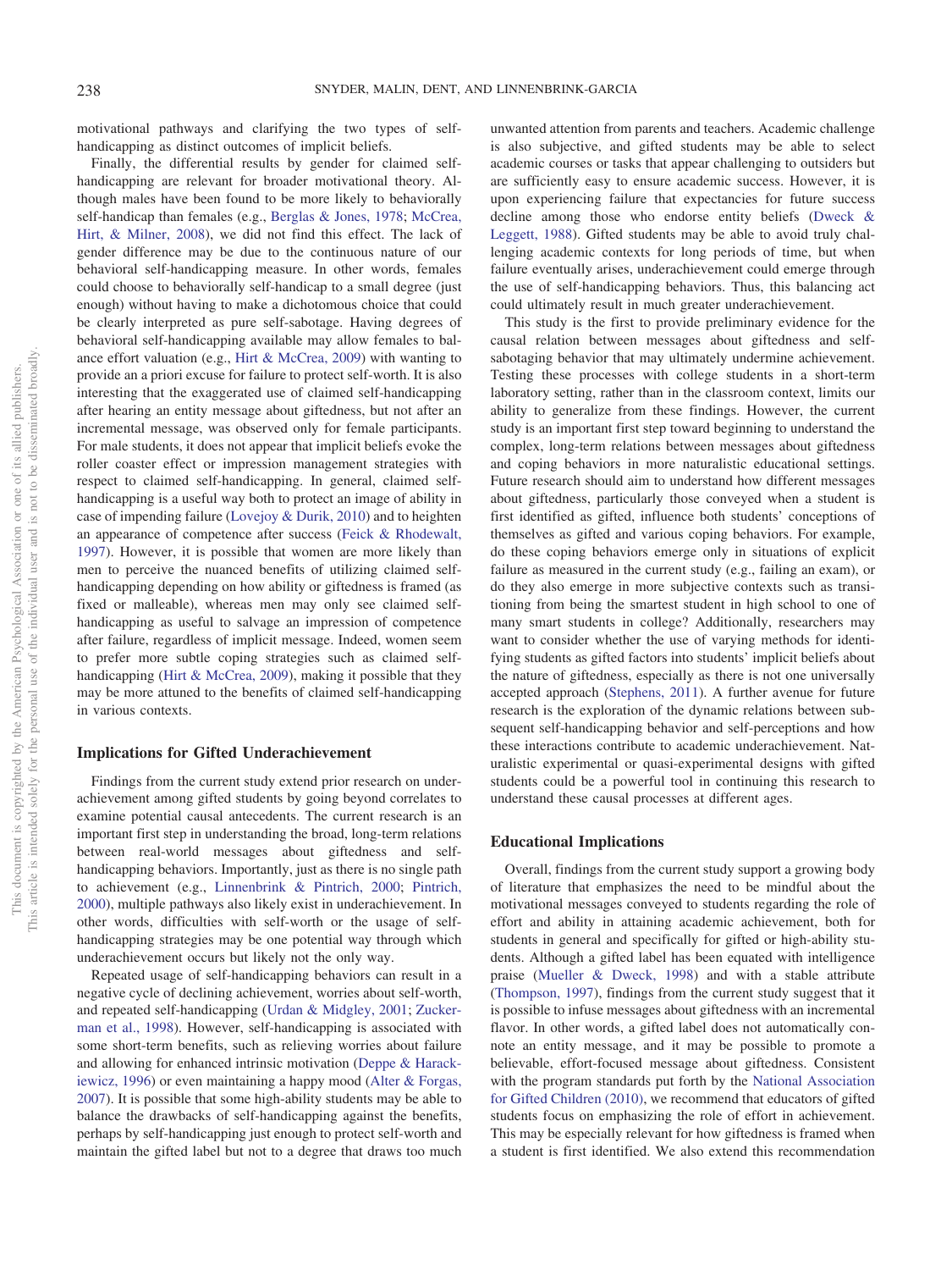<span id="page-9-1"></span>by suggesting that educators focus on providing contingent feedback [\(Thompson, 1997\)](#page-11-18) in order to help students make the connection between effort and academic outcomes. It is possible that uncertainty surrounding the source of a gifted label, particularly if the student has always achieved easy success, may promote selfhandicapping behaviors.

Finally, the usage of self-handicapping strategies can serve as a potential warning sign to educators that motivational intervention is warranted [\(Midgley & Urdan, 1995\)](#page-10-36). The cause of the coping strategy usage may vary, as some students may be worried about failing at academics in general while others might care more about protecting the gifted label. However, use of self-handicapping does not imply that the student does not care. Rather, the student self-handicaps because he or she cares, albeit in a maladaptive way. A multifaceted approach may be necessary, in which educators not only focus on the role of effort in giftedness but also help the student to detach self-worth from academic success to a reasonable degree [\(Niiya et al., 2010\)](#page-10-18).

#### **Conclusion**

Although underachievement is certainly not limited to gifted students, the unique experiences that these students encounter, such as receiving frequent ability-focused praise and enduring high expectations from parents and teachers, coupled with heightened intellectual ability, make gifted students a unique population in which to study motivational processes leading to underachievement. Findings from the current study suggest that entity-focused messages about giftedness may elicit both self-worth coping behavior (behavioral self-handicapping) among male and female students and impression management behavior (claimed selfhandicapping) among female students, suggesting potential avenues through which academic underachievement may take place for high-ability students. Importantly, these findings also contribute to motivational theory more broadly in elucidating differential causal pathways between implicit beliefs and behavioral and claimed self-handicapping. Further exploration into these mechanisms will further inform prevention and intervention efforts for underachievement among gifted students, as well as enrich our general understanding of how academic experiences interact with student beliefs to influence academic outcomes.

# **References**

- <span id="page-9-24"></span>Alter, A. L., & Forgas, J. P. (2007). On being happy but fearing failure: The effects of mood on self-handicapping strategies. *Journal of Experimental Social Psychology, 43,* 947–954. [doi:10.1016/j.jesp.2006.07.009](http://dx.doi.org/10.1016/j.jesp.2006.07.009)
- <span id="page-9-17"></span>Balduf, M. (2009). Underachievement among college students. *Journal of Advanced Academics, 20,* 274 –294. [doi:10.1177/1932202X0902000204](http://dx.doi.org/10.1177/1932202X0902000204)
- <span id="page-9-15"></span>Baum, S. M., Renzulli, J. S., & Hëbert, T. P. (1995). Reversing underachievement: Creative productivity as a systematic intervention. *Gifted Child Quarterly, 39,* 224 –235. [doi:10.1177/001698629503900406](http://dx.doi.org/10.1177/001698629503900406)
- <span id="page-9-11"></span>Berglas, S., & Jones, E. E. (1978). Drug choice as a self-handicapping strategy in response to noncontingent success. *Journal of Personality and Social Psychology, 36,* 405– 417. [doi:10.1037/0022-3514.36.4.405](http://dx.doi.org/10.1037/0022-3514.36.4.405)
- <span id="page-9-7"></span>Blackwell, L. S., Trzesniewski, K. H., & Dweck, C. S. (2007). Implicit theories of intelligence predict achievement across an adolescent transition: A longitudinal study and an intervention. *Child Development, 78,* 246 –263. [doi:10.1111/j.1467-8624.2007.00995.x](http://dx.doi.org/10.1111/j.1467-8624.2007.00995.x)
- <span id="page-9-0"></span>Ceci, S. J., Williams, W. M., & Barnett, S. M. (2009). Women's underrepresentation in science: Sociocultural and biological considerations. *Psychological Bulletin, 135,* 218 –261. [doi:10.1037/a0014412](http://dx.doi.org/10.1037/a0014412)
- <span id="page-9-16"></span>Chan, D. W. (2003). Assessing adjustment problems of gifted students in Hong Kong: The development of the Student Adjustment Problems Inventory. *Gifted Child Quarterly, 47,* 107–117. [doi:10.1177/](http://dx.doi.org/10.1177/001698620304700202) [001698620304700202](http://dx.doi.org/10.1177/001698620304700202)
- <span id="page-9-19"></span>Colangelo, N., Kerr, B., Christensen, P., & Maxey, J. (1993). A comparison of gifted underachievers and gifted high achievers. *Gifted Child Quarterly, 37,* 155–160. [doi:10.1177/001698629303700404](http://dx.doi.org/10.1177/001698629303700404)
- <span id="page-9-6"></span>Covington, M. V. (1984). The self-worth theory of achievement motivation: Findings and implications. *Elementary School Journal, 85,* 4 –20. [doi:10.1086/461388](http://dx.doi.org/10.1086/461388)
- <span id="page-9-3"></span>Covington, M. V. (1992). *Making the grade: A self-worth perspective on motivation and school reform*. New York, NY: Cambridge University Press. [doi:10.1017/CBO9781139173582](http://dx.doi.org/10.1017/CBO9781139173582)
- <span id="page-9-4"></span>Covington, M. V. (2009). Self-worth theory: Retrospection and prospects. In K. R. Wenzel & A. Wigfield (Eds.), *Handbook of motivation at school* (pp. 141–169). New York, NY: Routledge/Taylor & Francis.
- <span id="page-9-5"></span>Covington, M. V., & Beery, R. G. (1976). *Self-worth and school learning*. Oxford, England: Holt, Rinehart & Winston.
- <span id="page-9-14"></span>Covington, M. V., & Omelich, C. L. (1979). Effort: The double-edged sword in school achievement. *Journal of Educational Psychology, 71,* 169 –182. [doi:10.1037/0022-0663.71.2.169](http://dx.doi.org/10.1037/0022-0663.71.2.169)
- <span id="page-9-13"></span>Cox, C. B., & Giuliano, T. A. (1999). Constructing obstacles vs. making excuses: Examining perceivers' reactions to behavioral and self-reported self-handicapping. *Journal of Social Behavior & Personality, 14,* 419 – 432.
- <span id="page-9-10"></span>Cury, F., Da Fonseca, D., Zahn, I., & Elliot, A. (2008). Implicit theories and IQ test performance: A sequential mediational analysis. *Journal of Experimental Social Psychology, 44,* 783–791. [doi:10.1016/j.jesp.2007](http://dx.doi.org/10.1016/j.jesp.2007.07.003) [.07.003](http://dx.doi.org/10.1016/j.jesp.2007.07.003)
- <span id="page-9-22"></span>Cury, F., Elliot, A. J., Da Fonseca, D., & Moller, A. C. (2006). The social-cognitive model of achievement motivation and the  $2 \times 2$ achievement goal framework. *Journal of Personality and Social Psychology, 90,* 666 – 679. [doi:10.1037/0022-3514.90.4.666](http://dx.doi.org/10.1037/0022-3514.90.4.666)
- <span id="page-9-23"></span>Deppe, R. K., & Harackiewicz, J. M. (1996). Self-handicapping and intrinsic motivation: Buffering intrinsic motivation from the threat of failure. *Journal of Personality and Social Psychology, 70, 868-876*. [doi:10.1037/0022-3514.70.4.868](http://dx.doi.org/10.1037/0022-3514.70.4.868)
- <span id="page-9-20"></span>DeWall, C. N., Baumeister, R. F., & Vohs, K. D. (2008). Satiated with belongingness? Effects of acceptance, rejection, and task framing on self-regulatory performance. *Journal of Personality and Social Psychology, 95,* 1367–1382. [doi:10.1037/a0012632](http://dx.doi.org/10.1037/a0012632)
- <span id="page-9-18"></span>Dietrich, D. (1995). Gender differences in self-handicapping: Regardless of academic or social competence implications. *Social Behavior and Personality, 23,* 403– 410. [doi:10.2224/sbp.1995.23.4.403](http://dx.doi.org/10.2224/sbp.1995.23.4.403)
- <span id="page-9-9"></span>Doron, J., Stephan, Y., Boiché, J., & Le Scanff, C. (2009). Coping with examinations: Exploring relationships between students' coping strategies, implicit theories of ability, and perceived control. *British Journal of Educational Psychology, 79,* 515–528. [doi:10.1348/](http://dx.doi.org/10.1348/978185409X402580) [978185409X402580](http://dx.doi.org/10.1348/978185409X402580)
- <span id="page-9-8"></span>Dweck, C. S. (2002). Beliefs that make smart people dumb. In R. J. Sternberg (Ed.), *Why smart people can be so stupid* (pp. 24-41). New Haven, CT: Yale University Press.
- <span id="page-9-21"></span>Dweck, C. S., Chiu, C., & Hong, Y. (1995). Implicit theories and their role in judgments and reactions: A world from two perspectives. *Psychological Inquiry, 6,* 267–285. [doi:10.1207/s15327965pli0604\\_1](http://dx.doi.org/10.1207/s15327965pli0604_1)
- <span id="page-9-2"></span>Dweck, C. S., & Leggett, E. L. (1988). A social-cognitive approach to motivation and personality. *Psychological Review, 95,* 256 –273. [doi:](http://dx.doi.org/10.1037/0033-295X.95.2.256) [10.1037/0033-295X.95.2.256](http://dx.doi.org/10.1037/0033-295X.95.2.256)
- <span id="page-9-12"></span>Elliot, A. J., & Church, M. A. (2003). A motivational analysis of defensive pessimism and self-handicapping. *Journal of Personality, 71,* 369 –396. [doi:10.1111/1467-6494.7103005](http://dx.doi.org/10.1111/1467-6494.7103005)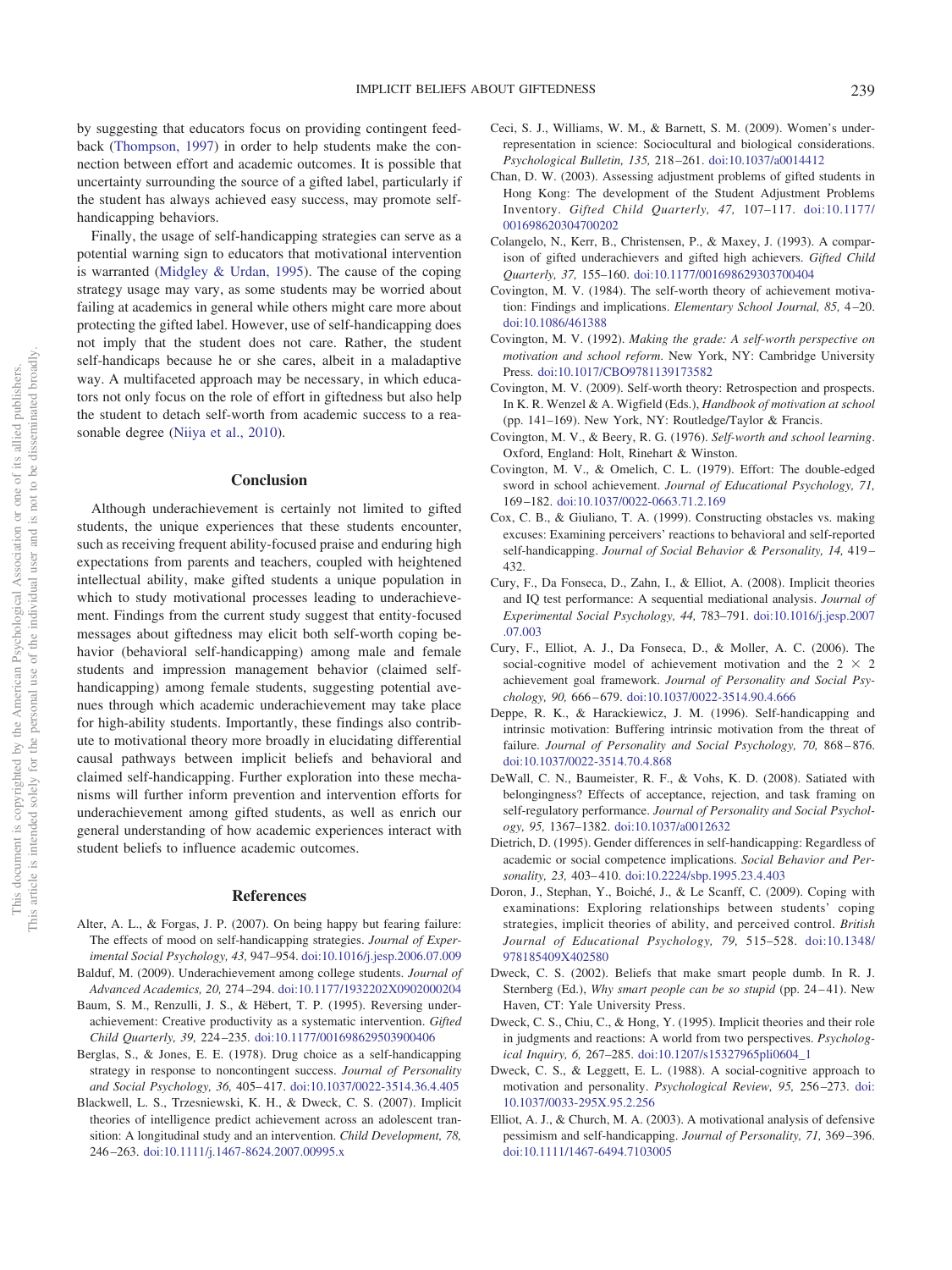- <span id="page-10-28"></span>Endepohls-Ulpe, M., & Ruf, H. (2006). Primary school teachers' criteria for the identification of gifted pupils. *High Ability Studies, 16,* 219 –228. [doi:10.1080/13598130600618140](http://dx.doi.org/10.1080/13598130600618140)
- <span id="page-10-19"></span>Feick, D. L., & Rhodewalt, F. (1997). The double-edged sword of selfhandicapping: Discounting, augmentation, and the protection and enhancement of self-esteem. *Motivation and Emotion, 21,* 147–163. [doi:](http://dx.doi.org/10.1023/A:1024434600296) [10.1023/A:1024434600296](http://dx.doi.org/10.1023/A:1024434600296)
- <span id="page-10-6"></span>Feldhusen, J. F., & Dai, D. Y. (1997). Gifted students' attitudes and perceptions of the gifted label, special programs, and peer relations. *Journal of Secondary Gifted Education, 9,* 15–20. [doi:10.1177/](http://dx.doi.org/10.1177/1932202X9700900103) [1932202X9700900103](http://dx.doi.org/10.1177/1932202X9700900103)
- <span id="page-10-1"></span>Ford, D. Y., Alber, S. R., & Heward, W. L. (2005). Setting "motivation traps" for underachieving gifted students. In S. K. Johnsen & J. Kendrick (Eds.), *Teaching strategies in gifted education* (pp. 159 –168). Waco, TX: Prufrock Press.
- <span id="page-10-16"></span>Gallagher, J., Harradine, C. C., & Coleman, M. R. (1997). Challenge or boredom? Gifted students' views on their schooling. *Roeper Review, 19,* 132–136. [doi:10.1080/02783199709553808](http://dx.doi.org/10.1080/02783199709553808)
- <span id="page-10-29"></span>Greenberg, J. (1985). Unattainable goal choice as a self-handicapping strategy. *Journal of Applied Social Psychology, 15, 140-152*. [doi:](http://dx.doi.org/10.1111/j.1559-1816.1985.tb02340.x) [10.1111/j.1559-1816.1985.tb02340.x](http://dx.doi.org/10.1111/j.1559-1816.1985.tb02340.x)
- <span id="page-10-32"></span>Harackiewicz, J. M., & Elliot, A. J. (1995). Life is a roller coaster when you view the world through entity glasses. *Psychological Inquiry, 6,* 298 –301. [doi:10.1207/s15327965pli0604\\_5](http://dx.doi.org/10.1207/s15327965pli0604_5)
- <span id="page-10-20"></span>Harris, R. N., & Snyder, C. R. (1986). The role of uncertain self-esteem in self-handicapping. *Journal of Personality and Social Psychology, 51,* 451– 458. [doi:10.1037/0022-3514.51.2.451](http://dx.doi.org/10.1037/0022-3514.51.2.451)
- <span id="page-10-30"></span>Henderson, V. L., & Dweck, C. S. (1990). Motivation and achievement. In S. S. Feldman & G. R. Elliott (Eds.), *At the threshold: The developing adolescent* (pp. 308 –329). Cambridge, MA: Harvard University Press.
- <span id="page-10-10"></span>Hirt, E. R., Deppe, R. K., & Gordon, L. J. (1991). Self-reported versus behavioral self-handicapping: Empirical evidence for a theoretical distinction. *Journal of Personality and Social Psychology, 61,* 981–991. [doi:10.1037/0022-3514.61.6.981](http://dx.doi.org/10.1037/0022-3514.61.6.981)
- <span id="page-10-24"></span>Hirt, E. R., & McCrea, S. M. (2009). Man smart, woman smarter? Getting to the root of gender differences in self-handicapping. *Social and Personality Psychology Compass, 3,* 260 –274. [doi:10.1111/j.1751-9004](http://dx.doi.org/10.1111/j.1751-9004.2009.00176.x) [.2009.00176.x](http://dx.doi.org/10.1111/j.1751-9004.2009.00176.x)
- <span id="page-10-15"></span>Hobden, K., & Pliner, P. (1995). Self-handicapping and dimensions of perfectionism: Self-presentation vs self-protection. *Journal of Research in Personality, 29,* 461– 474. [doi:10.1006/jrpe.1995.1027](http://dx.doi.org/10.1006/jrpe.1995.1027)
- <span id="page-10-2"></span>Hong, Y. Y., Chiu, C. Y., Dweck, C. S., Lin, D. M. S., & Wan, W. (1999). Implicit theories, attributions, and coping: A meaning system approach. *Journal of Personality and Social Psychology, 77,* 588 –599. [doi:](http://dx.doi.org/10.1037/0022-3514.77.3.588) [10.1037/0022-3514.77.3.588](http://dx.doi.org/10.1037/0022-3514.77.3.588)
- <span id="page-10-5"></span>Howell, A. J., & Buro, K. (2009). Implicit beliefs, achievement goals, and procrastination: A mediational analysis. *Learning and Individual Differences, 19,* 151–154. [doi:10.1016/j.lindif.2008.08.006](http://dx.doi.org/10.1016/j.lindif.2008.08.006)
- <span id="page-10-12"></span>Jones, E. E., & Berglas, S. (1978). Control of attributions about the self through self-handicapping strategies: The appeal of alcohol and the role of underachievement. *Personality and Social Psychology Bulletin, 4,* 200 –206. [doi:10.1177/014616727800400205](http://dx.doi.org/10.1177/014616727800400205)
- <span id="page-10-4"></span>Kamins, M. L., & Dweck, C. S. (1999). Person versus process praise and criticism: Implications for contingent self-worth and coping. *Developmental Psychology, 35,* 835– 847. [doi:10.1037/0012-1649.35.3.835](http://dx.doi.org/10.1037/0012-1649.35.3.835)
- <span id="page-10-21"></span>Kimble, C. E., & Hirt, E. R. (2005). Self-focus, gender, and habitual self-handicapping: Do they make a difference in behavioral selfhandicapping? *Social Behavior and Personality, 33,* 43–56. [doi:10.2224/](http://dx.doi.org/10.2224/sbp.2005.33.1.43) [sbp.2005.33.1.43](http://dx.doi.org/10.2224/sbp.2005.33.1.43)
- <span id="page-10-11"></span>Leary, M. R., & Shepperd, J. A. (1986). Behavioral self-handicaps versus self-reported handicaps: A conceptual note. *Journal of Personality and Social Psychology, 51,* 1265–1268. [doi:10.1037/0022-3514.51.6.1265](http://dx.doi.org/10.1037/0022-3514.51.6.1265)
- <span id="page-10-33"></span>Linnenbrink, E. A., & Pintrich, P. R. (2000). Multiple pathways to learning and achievement: The role of goal orientation in fostering adaptive

motivation, affect, and cognition. In C. Sansone & J. M. Harackiewicz (Eds.), *Intrinsic and extrinsic motivation: The search for optimal motivation and performance* (pp. 195–227). San Diego, CA: Academic Press. [doi:10.1016/B978-012619070-0/50030-1](http://dx.doi.org/10.1016/B978-012619070-0/50030-1)

- <span id="page-10-27"></span>Lovejoy, C. M., & Durik, A. M. (2010). Self-handicapping: The interplay between self-set and assigned achievement goals. *Motivation and Emotion, 34,* 242–252. [doi:10.1007/s11031-010-9179-4](http://dx.doi.org/10.1007/s11031-010-9179-4)
- <span id="page-10-23"></span>McCoach, D. B., & Siegle, D. (2003). Factors that differentiate underachieving gifted students from high-achieving gifted students. *Gifted Child Quarterly, 47,* 144 –154. [doi:10.1177/001698620304700205](http://dx.doi.org/10.1177/001698620304700205)
- <span id="page-10-8"></span>McCrea, S. M., & Hirt, E. R. (2001). The role of ability judgments in self-handicapping. *Personality and Social Psychology Bulletin, 27,* 1378 –1389. [doi:10.1177/01461672012710013](http://dx.doi.org/10.1177/01461672012710013)
- <span id="page-10-25"></span>McCrea, S. M., Hirt, E. R., Hendrix, K. L., Milner, B. J., & Steele, N. L. (2008). The worker scale: Developing a measure to explain gender differences in behavioral self-handicapping. *Journal of Research in Personality, 42,* 949 –970. [doi:10.1016/j.jrp.2007.12.005](http://dx.doi.org/10.1016/j.jrp.2007.12.005)
- <span id="page-10-13"></span>McCrea, S. M., Hirt, E. R., & Milner, B. J. (2008). She works hard for the money: Valuing effort underlies gender differences in behavioral selfhandicapping. *Journal of Experimental Social Psychology, 44,* 292–311. [doi:10.1016/j.jesp.2007.05.006](http://dx.doi.org/10.1016/j.jesp.2007.05.006)
- <span id="page-10-36"></span>Midgley, C., & Urdan, T. (1995). Predictors of middle school students' use of self-handicapping strategies. *Journal of Early Adolescence, 15,* 389 – 411. [doi:10.1177/0272431695015004001](http://dx.doi.org/10.1177/0272431695015004001)
- <span id="page-10-9"></span>Midgley, C., & Urdan, T. (2001). Academic self-handicapping and achievement goals: A further examination. *Contemporary Educational Psychology, 26,* 61–75. [doi:10.1006/ceps.2000.1041](http://dx.doi.org/10.1006/ceps.2000.1041)
- <span id="page-10-31"></span>Mueller, C. M., & Dweck, C. S. (1998). Praise for intelligence can undermine children's motivation and performance. *Journal of Personality and Social Psychology, 75,* 33–52. [doi:10.1037/0022-3514.75.1.33](http://dx.doi.org/10.1037/0022-3514.75.1.33)
- <span id="page-10-14"></span>Murray, C. B., & Warden, M. R. (1992). Implications of self-handicapping strategies for academic achievement: A reconceptualization. *Journal of Social Psychology, 132,* 23–37. [doi:10.1080/00224545.1992.9924685](http://dx.doi.org/10.1080/00224545.1992.9924685)
- <span id="page-10-35"></span>National Association for Gifted Children. (2010). *Pre-K-Grade 12 gifted program standards*. Washington, DC: Author.
- <span id="page-10-3"></span>Nicholls, J. G. (1990). What is ability and why are we mindful of it? A developmental perspective. In R. J. Sternberg & J. Kolligian, Jr. (Eds.), *Competence considered* (pp. 11-40). New Haven, CT: Yale University Press.
- <span id="page-10-18"></span>Niiya, Y., Brook, A. T., & Crocker, J. (2010). Contingent self-worth and self-handicapping: Do incremental theorists protect self-esteem? *Self and Identity, 9,* 276 –297. [doi:10.1080/15298860903054233](http://dx.doi.org/10.1080/15298860903054233)
- <span id="page-10-17"></span>Ommundsen, Y., Haugen, R., & Lund, T. (2005). Academic self-concept, implicit theories of ability, and self-regulation strategies. *Scandinavian Journal of Educational Research, 49,* 461– 474. [doi:10.1080/](http://dx.doi.org/10.1080/00313830500267838) [00313830500267838](http://dx.doi.org/10.1080/00313830500267838)
- <span id="page-10-34"></span>Pintrich, P. R. (2000). Multiple goals, multiple pathways: The role of goal orientation in learning and achievement. *Journal of Educational Psychology, 92,* 544 –555. [doi:10.1037/0022-0663.92.3.544](http://dx.doi.org/10.1037/0022-0663.92.3.544)
- <span id="page-10-26"></span>Preckel, F., Holling, H., & Vock, M. (2006). Academic underachievement: Relationship with cognitive motivation, achievement motivation, and conscientiousness. *Psychology in the Schools, 43, 401–411.* [doi:](http://dx.doi.org/10.1002/pits.20154) [10.1002/pits.20154](http://dx.doi.org/10.1002/pits.20154)
- <span id="page-10-0"></span>Reis, S. M., & McCoach, D. B. (2000). The underachievement of gifted students: What do we know and where do we go? *Gifted Child Quarterly, 44,* 152–170. [doi:10.1177/001698620004400302](http://dx.doi.org/10.1177/001698620004400302)
- <span id="page-10-7"></span>Rhodewalt, F. (1994). Conceptions of ability, achievement goals and individual differences in self-handicapping behavior: On the application of implicit theories. *Journal of Personality, 62,* 67– 85. [doi:10.1111/j](http://dx.doi.org/10.1111/j.1467-6494.1994.tb00795.x) [.1467-6494.1994.tb00795.x](http://dx.doi.org/10.1111/j.1467-6494.1994.tb00795.x)
- <span id="page-10-22"></span>Rhodewalt, F., & Davison, J. (1986). Self-handicapping and subsequent performance: Role of outcome valence and attributional certainty. *Basic and Applied Social Psychology, 7,* 307–322. [doi:10.1207/](http://dx.doi.org/10.1207/s15324834basp0704_5) [s15324834basp0704\\_5](http://dx.doi.org/10.1207/s15324834basp0704_5)